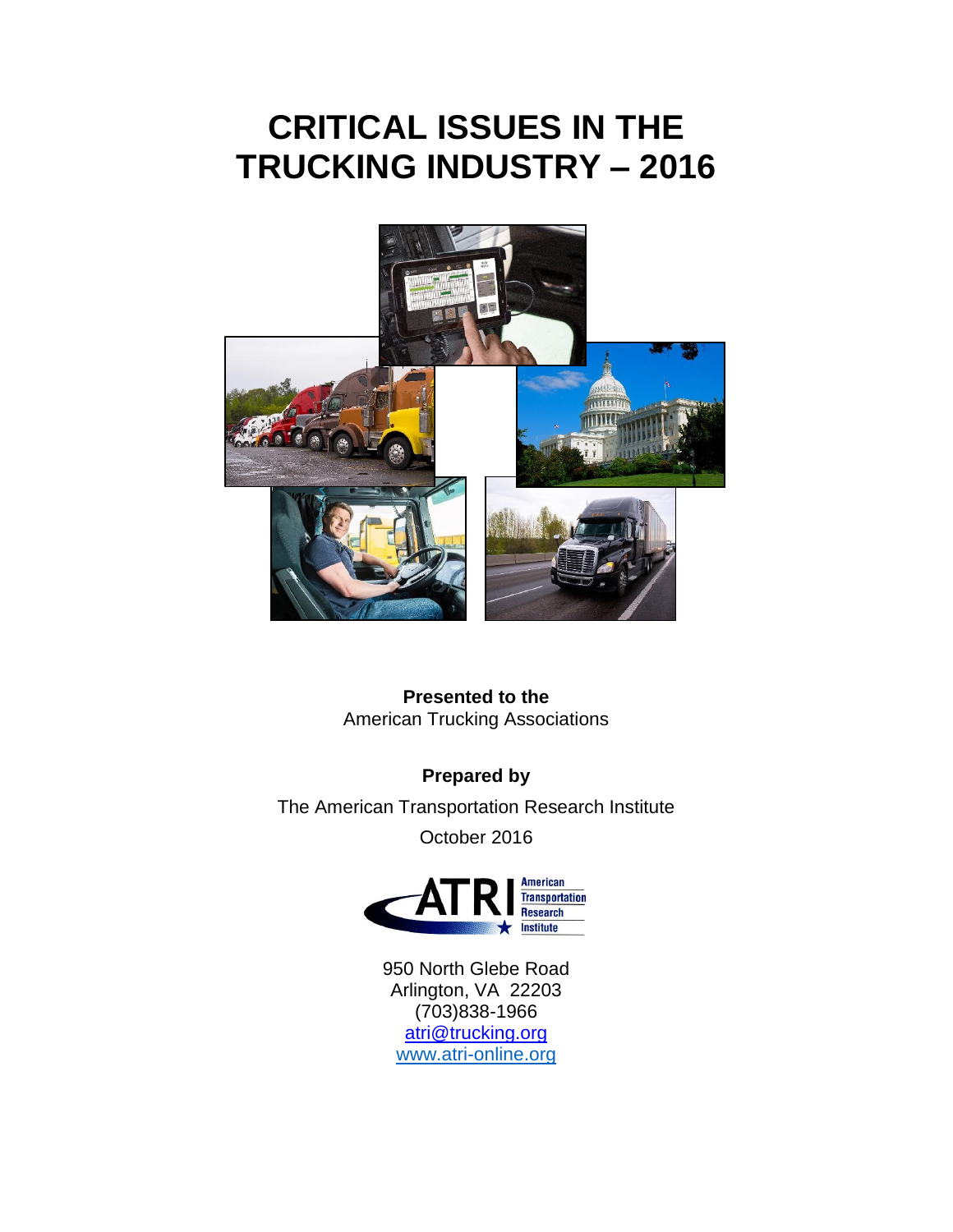## **ATRI BOARD OF DIRECTORS**

**Ms. Judy McReynolds Chairman of the ATRI Board** Chairman, President & CEO ArcBest Corporation

Fort Smith, AR

**Mr. Michael S. Card** President Combined Transport, Inc. Central Point, OR

**Mr. Michael L. Ducker** President & CEO FedEx Freight Memphis, TN

**Mr. Rich Freeland** President & COO Cummins Inc. Columbus, IN

**Mr. Hugh H. Fugleberg** President & COO Great West Casualty Company South Sioux City, NE

**Mr. Dave Huneryager** President & CEO Tennessee Trucking Association Nashville, TN

**Mr. Derek Leathers** President & CEO Werner Enterprises Omaha, NE

**Mr. Chris Lofgren** President & CEO Schneider National, Inc. Green Bay, WI

**Mr. Rich McArdle** President UPS Freight

Richmond, VA

**Mr. Jeffrey J. McCaig** President & CEO Trimac Transportation, Inc. Houston, TX

**Mr. Gregory L. Owen** Head Coach & CEO Ability/ Tri-Modal Transportation **Services** Carson, CA

**Ms. Annette Sandberg** President & CEO Transsafe Consulting, LLC Davenport, WA

**Mr. Steve Williams** Chairman & CEO Maverick USA, Inc. Little Rock, AR

**Ms. Rebecca M. Brewster** President & COO American Transportation Research Institute Atlanta, GA

**Mr. Chris Spear** President & CEO American Trucking Associations Arlington, VA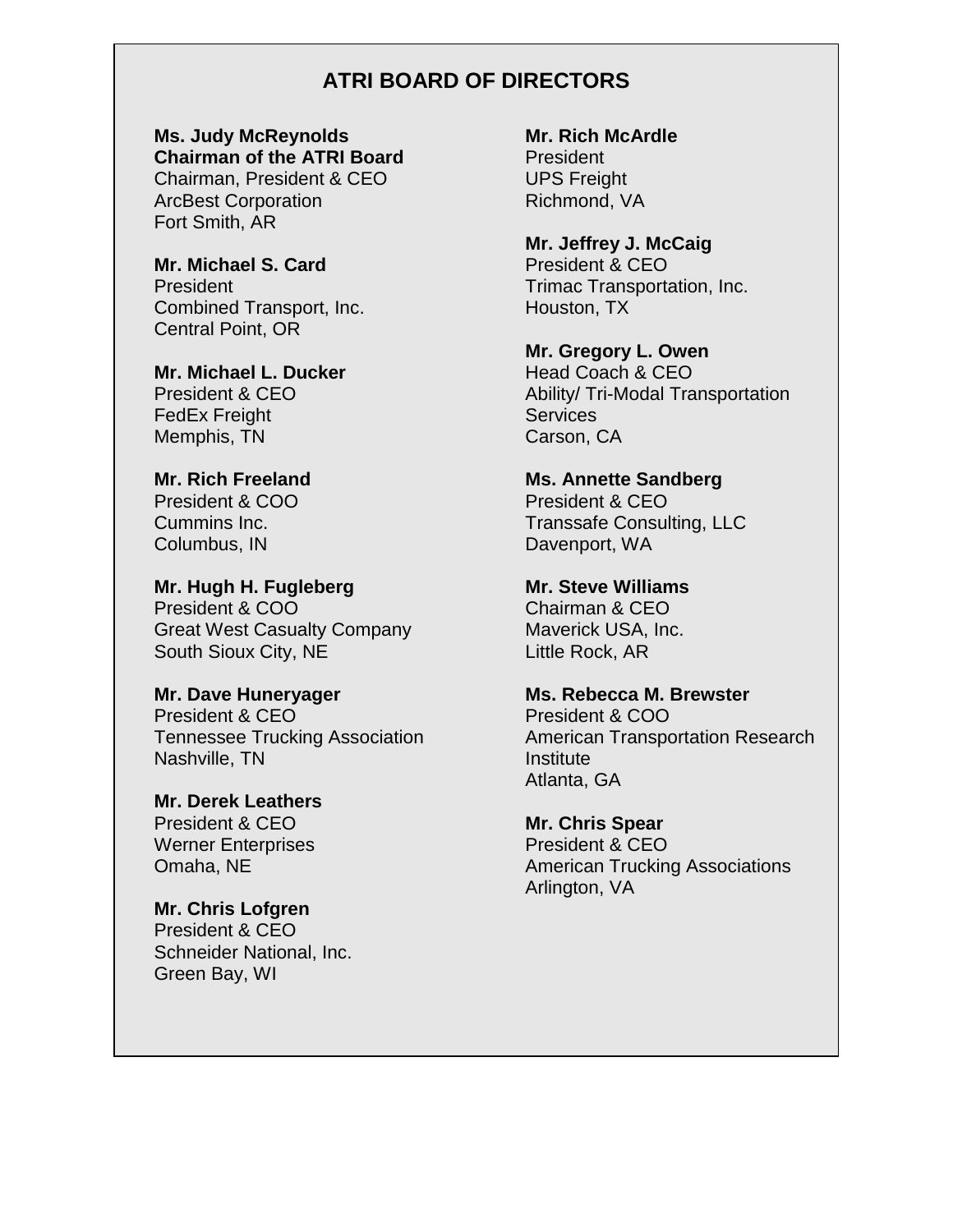#### **ATRI RESEARCH ADVISORY COMMITTEE**

**Mr. Steve L. Niswander RAC Chairman** VP, Safety Policy & Regulatory **Relations** Groendyke Transport, Inc.

**Mr. Doug Bennett** Director, Operations & Business Development U.S. AutoLogistics, L.L.C.

**Ms. Amy Boerger** Vice President – North American Engine Business Cummins Inc.

**Mr. Andrew Boyle** Executive VP & CFO Boyle Transportation

**Mr. Randy Boyles** Senior Vice President, Tailored **Solutions** PeopleNet

**Ms. Cheryl Bynum** Manager, SmartWay Transport Partnership U.S. Environmental Protection Agency

**Mr. Louis Campion** President Maryland Motor Truck Association, Inc.

**Mr. Michael Conyngham** Director of Research International Brotherhood of **Teamsters** 

**Mr. Bob Costello** Chief Economist & Senior VP American Trucking Associations

**Mr. Tom Cuthbertson** Vice President, Regulatory **Compliance** Omnitracs LLC

**Mr. Dennis Dellinger** President Cargo Transporters

**Mr. Duke Drinkard** Energy Manager Southeastern Freight Lines

**Mr. Chip Duden** Vice President, Strategic Business **Analytics** Werner Enterprises

**Mr. Chad England** Chief Executive Officer C.R. England

**Mr. Paul J. Enos** Chief Executive Officer Nevada Trucking Association

**Ms. Sherri Garner Brumbaugh** President & CEO Garner Transportation Group

**Dr. David W. Guess** Executive Vice President, Safety & Regulatory Affairs Usher Transport, Inc.

**Mr. Sanford Hodes** Senior Vice President & Deputy General Counsel Ryder System, Inc.

**Mr. Shannon Lively** Vice President – Planning and Engineering ABF Freight System, Inc.

**Ms. Michelle D. Livingstone** Vice President – Transportation The Home Depot

**Mr. Vladimir Livshits, Ph.D.** System Analysis Program Manager Maricopa Association of **Governments** 

**Mr. Chris McLoughlin** Cargo Risk Manager C.H. Robinson

**Mr. Scott Mugno** Vice President, Safety & Maintenance FedEx Ground

**Ms. Brenda Neville** President Iowa Motor Truck Association

**Mr. Dean Newell** Vice President, Safety Maverick USA, Inc.

**Major David L. Palmer** Major, Texas Hwy Patrol Division Texas Dept. of Public Safety

**Mr. Jonathan R. Peters, PhD** Professor of Finance, Department of Business College of Staten Island – The City University of New York

**Ms. Karen Rasmussen** President & CEO HELP Inc.

**Ms. Barbara Robinson Director** American Truck Dealers (ATD) McLean, VA

**Mr. Wellington F. Roemer, III** President & CEO Wellington F. Roemer Insurance, Inc.

**Mr. Steve Rogers** Vice President, Truckload **Operations** J.B. Hunt Transport, Inc.

**Mr. Brett A. Sant** VP, Safety and Risk Management Knight Transportation, Inc.

**Ms. Andrea Sequin** Director, Regulatory Services Schneider National, Inc.

**Mr. Brandon Shafer** Director of Health and Safety UPS Freight

**Mr. Keith Tuttle** Founder Motor Carrier Service Inc.

**Mr. Ronald Uriah** Vice President, Safety Pitt-Ohio, LLC

**Mr. Tom Weakley**  Director of Operations Owner-Operator Independent Drivers Association Foundation

**Mr. Rusty Weiss** Director, External Research DriveCam-Lytx

**Mr. Geoffrey Wood** VP, Operations & Safety Canadian Trucking Alliance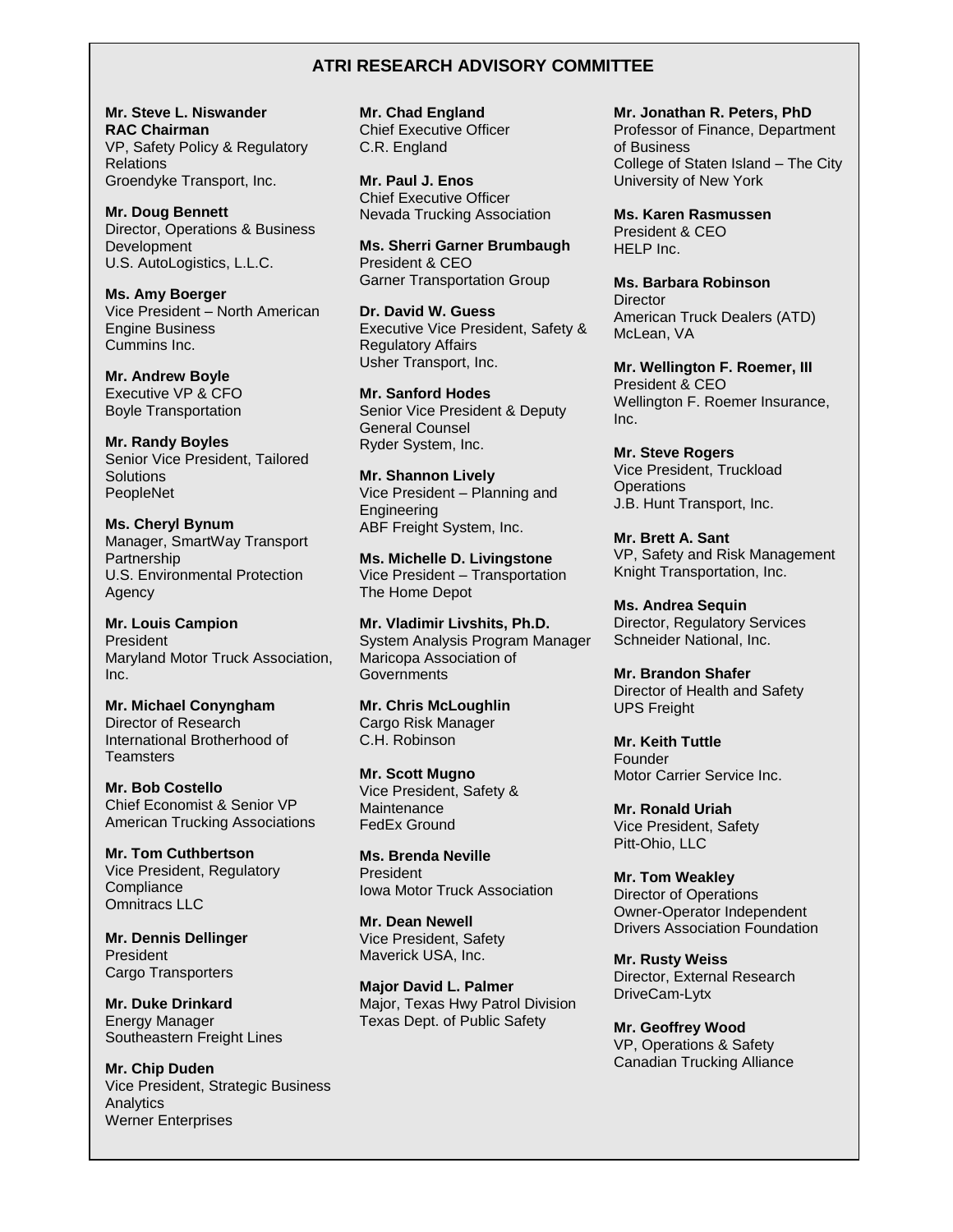

## **Critical Issues in the Trucking Industry – 2016**

The past 12 months have seen a number of legislative and regulatory actions which have directly and indirectly impacted the trucking industry. In December 2015, Congress passed the long-awaited Fixing America's Surface Transportation (FAST) Act, which directed attention and resources to a number of the trucking industry's top concerns. The FAST Act mandated reform of the Federal Motor Carrier Safety Administration (FMCSA) Compliance, Safety, Accountability (CSA) program, allocated \$225 billion over five years to the highway program, and established a pilot program for younger veteran drivers among other items.

December 2015 also saw the issuance of FMCSA's final rule on electronic logging devices (ELDs), which set a timeline of two years for fleets and drivers using paper logs to convert to ELDs for hours-of-service (HOS) tracking. Among its provisions, the rule grandfathers in existing ELDs until at least December 2019, and sets provisions to prevent the harassment of drivers using ELDs. However, concerns exist over the productivity impacts the industry may experience from ELDs, and at least one legal challenge has yet to be settled.<sup>1</sup>

More recently, the U.S. Department of Transportation's (U.S. DOT) National Highway Traffic Safety Administration (NHTSA) and the Environmental Protection Agency (EPA) issued the Phase 2 final rule on Greenhouse Gas Emissions and Fuel Efficiency Standards for medium- and heavy-duty engines and vehicles. As the industry now evaluates how to ensure compliance with the new standards, concern over escalating vehicle costs continues.<sup>2</sup> Other significant regulatory impacts are being experienced by industry stakeholders from the Food and Drug Administration's (FDA) Food Safety Modernization Act (FSMA) and the potential of a rulemaking on sleep apnea screening for commercial drivers.

In addition to myriad legislative and regulatory changes, issues internal to the industry continue to impact fleet operations. With an aging workforce and lack of new entrants to fill open positions, the industry is still challenged by a growing shortage of commercial drivers and diesel technicians, with no viable solution in sight for addressing the pervasive staffing challenges faced by the trucking industry.

Given these and numerous other issues impacting the nation's freight system, the American Trucking Associations (ATA) and its Federation partners in the State Trucking Associations (STA) continually seek opportunities to identify and prioritize the industry's most pressing concerns. For the past 12 years, the industry has relied on the American Transportation Research Institute's (ATRI's) annual industry survey to better understand

l <sup>1</sup> Park, Jim. "Living with ELDs: Getting Ahead of the Electronic Logs Mandate." TruckingInfo. 19 April 2016. Available online: [http://www.truckinginfo.com/article/story/2016/04/living-with-elds-getting-ahead-of-the-electronic-logs](http://www.truckinginfo.com/article/story/2016/04/living-with-elds-getting-ahead-of-the-electronic-logs-mandate.aspx)[mandate.aspx](http://www.truckinginfo.com/article/story/2016/04/living-with-elds-getting-ahead-of-the-electronic-logs-mandate.aspx)

<sup>2</sup> Reiskin, Jonathan S. "GHG Rule to Boosts Costs." Transport Topics. 4 April 2016. Available online: <http://www.ttnews.com/articles/printopt.aspx?storyid=41513>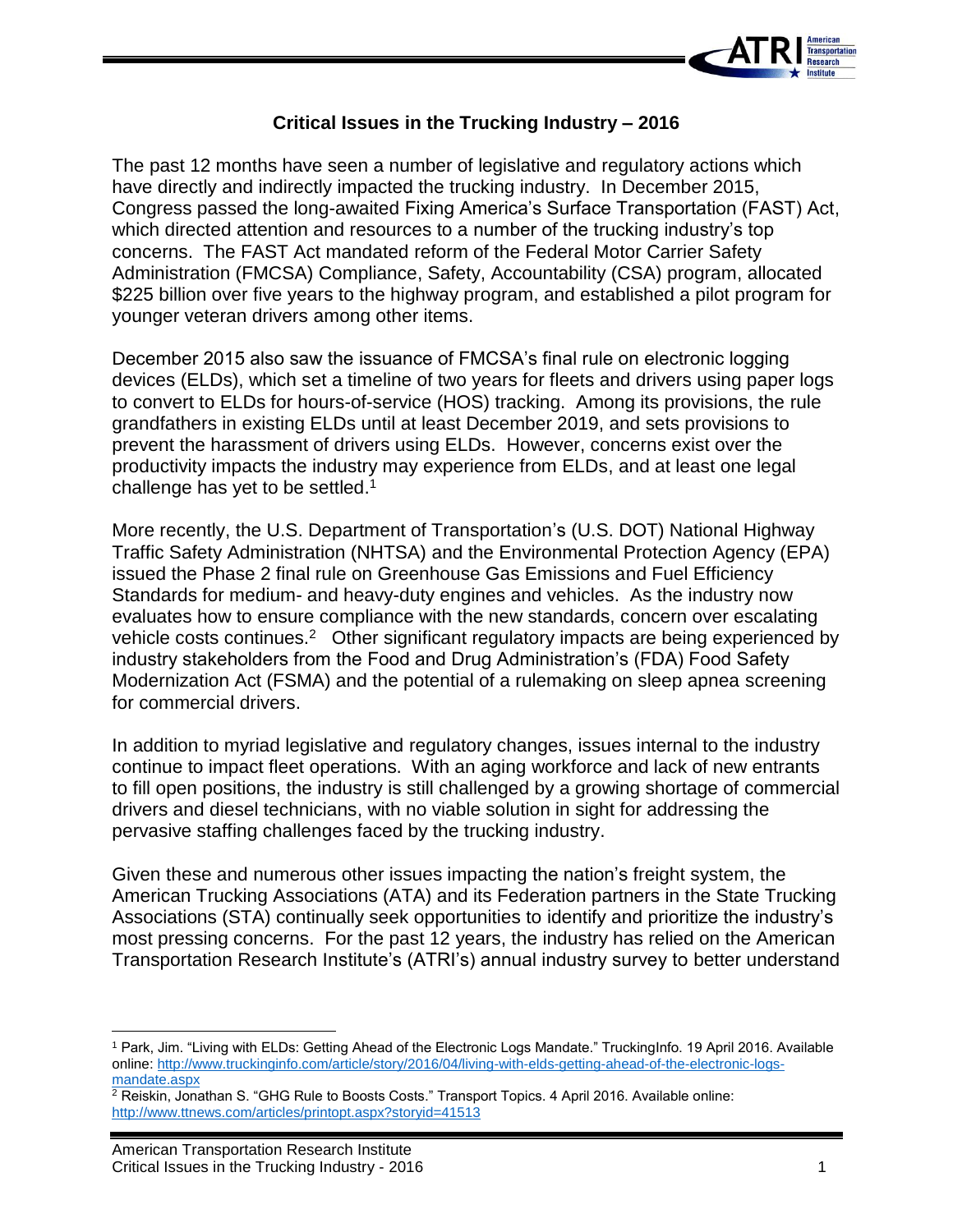

trucking's most critical issues as well as to identify preferred strategies for addressing these issues.

ATRI's Top Industry Issues report is based on a robust survey methodology. The issues and potential strategies were first identified by ATRI in collaboration with various trucking stakeholder groups. ATRI then conducted a large-scale survey distribution using its own contact database as well as through major trucking industry trade press and dissemination through the 50 State Trucking Associations to their respective memberships.

Survey respondents were asked to select their top three choices from the aforementioned list, and subsequently rank their top three preferred strategies corresponding to each selected issue.

As evidence of the numerous and varied challenges currently facing the industry, this year's survey generated a record-breaking 3,285 responses, a 137 percent increase over last year's total, and by far the highest response rate since the inception of the survey. Respondents represented industry stakeholders across North American including the U.S., Canada, and Mexico. The respondents were predominantly commercial drivers (64.5%), with motor carriers making up 27.8 percent of the respondent pool, and other industry stakeholders accounting for 7.7 percent. Recognizing that the top industry issues impact motor carriers and commercial drivers differently, this year's report includes separate "Top Ten" lists specific to commercial drivers and motor carriers, in addition to the overall ranking.

This report presents the findings of the 2016 annual survey and analysis, and compares the findings of previous years' surveys (Table 2) resulting in an indicator of rising, falling, and emerging priorities in the trucking industry.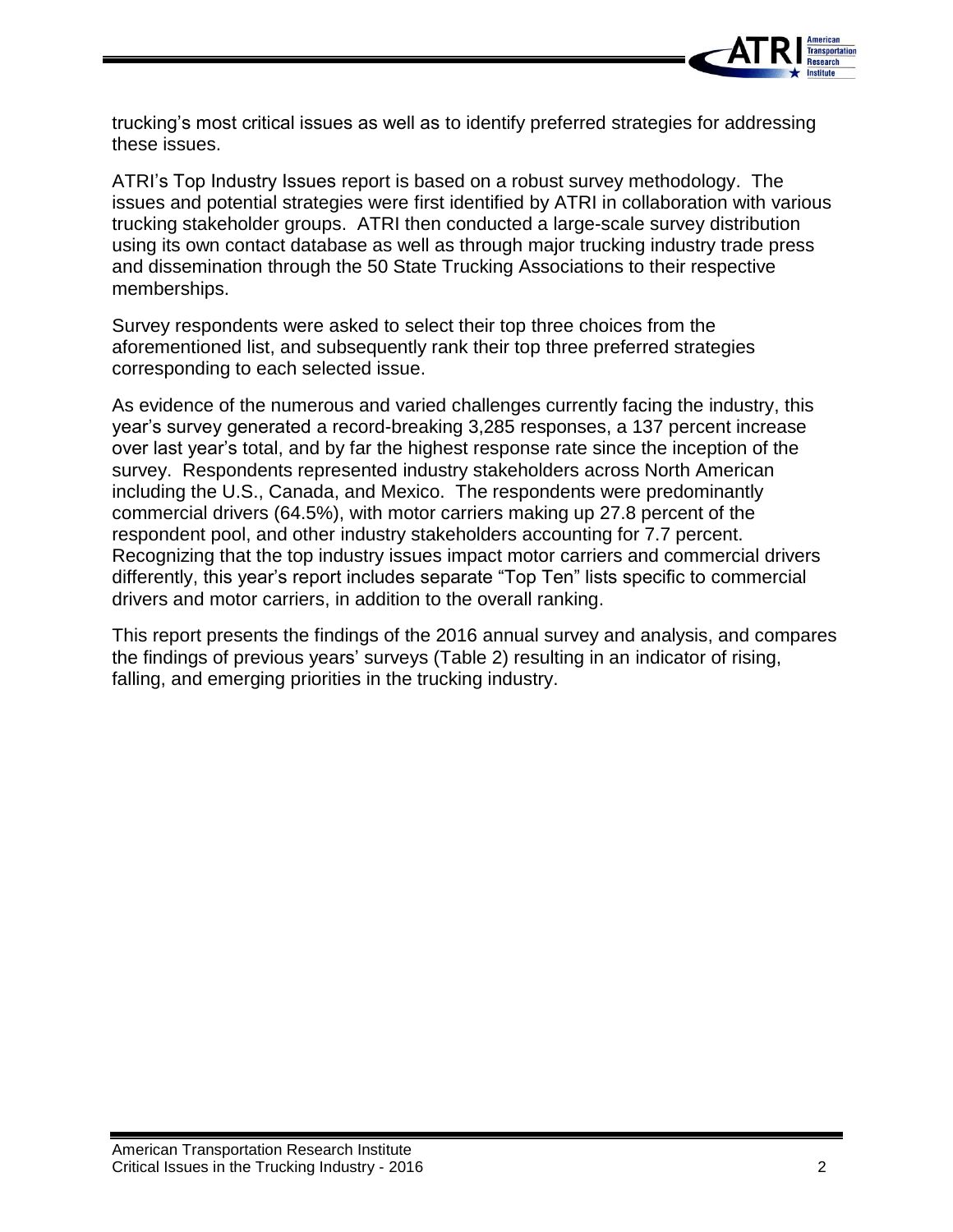

## **Top Issues Summary**

The issuance of FMCSA's final rule mandating the use of ELDs caused the ELD Mandate to climb five places and top the overall list as the number one issue in 2016. Subsequently, the HOS rules fell to the number two position for the first time since 2012. Reflecting industry concern with these and other regulatory actions, a new issue emerged in third place in the 2016 survey – the cumulative economic impacts of trucking regulations on the industry. The lack of available, safe parking for truck drivers climbed one position from last year, ranking fourth overall in 2016. Finally, concern over the soft economy in 2015, and the continued slow growth in 2016 caused the state of the economy to climb three positions and round out this year's top five issues.

ATRI develops the "Top Ten" using a formula assigning quantitative values to respondents' rankings of issues facing the industry. An issue that is ranked most important receives three points, while an issue ranked second receives two points and an issue ranked third receives one point. Issues that were not ranked by respondents do not receive any points.

The total number of points is then totaled to generate a prioritized list of industry concerns. The issue with the highest number of points is, of course, identified as the top industry issue. An Industry Concern Index (ICI) is presented to illustrate the relative level of concern from one issue to the next. The Top Industry Issue receives an ICI of 100, and then all other issues are indexed against 100. For example, if an issue receives an ICI of 50, it has half the level of concern as the top issue ICI of 100.

Each respondent also ranked three strategies that were previously identified as having the greatest impact. Values are then assigned to respondents' rankings for each of the three strategies and an average score is calculated based on all of the rankings to determine the most preferred strategy.

In rank order, the top ten issues identified by industry respondents are detailed below in Figure 1 showing a breakdown of the rankings for each of the top issues, from first place to tenth place (left to right).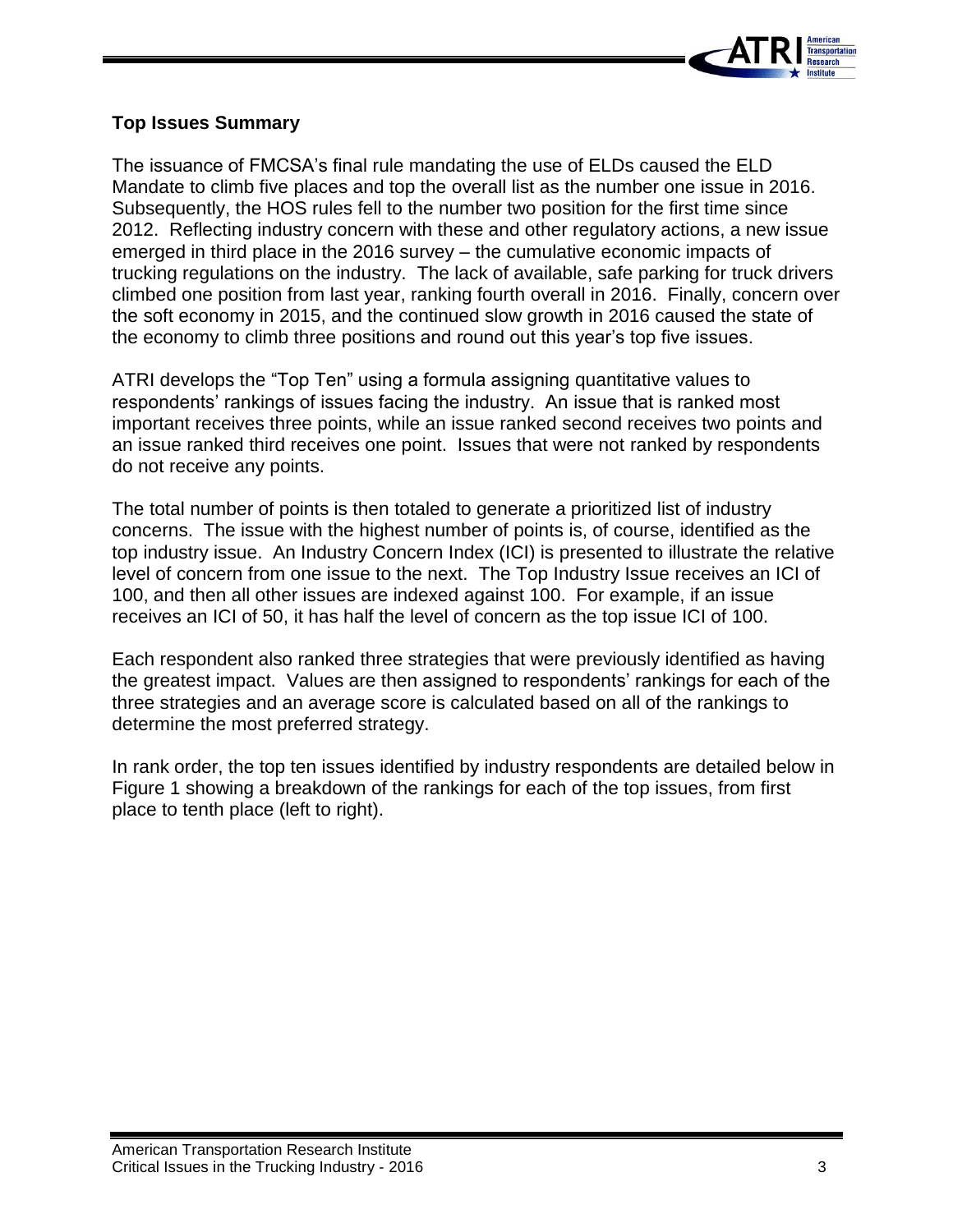



## **Figure 1: Distribution of Industry Issue Prioritization Scores**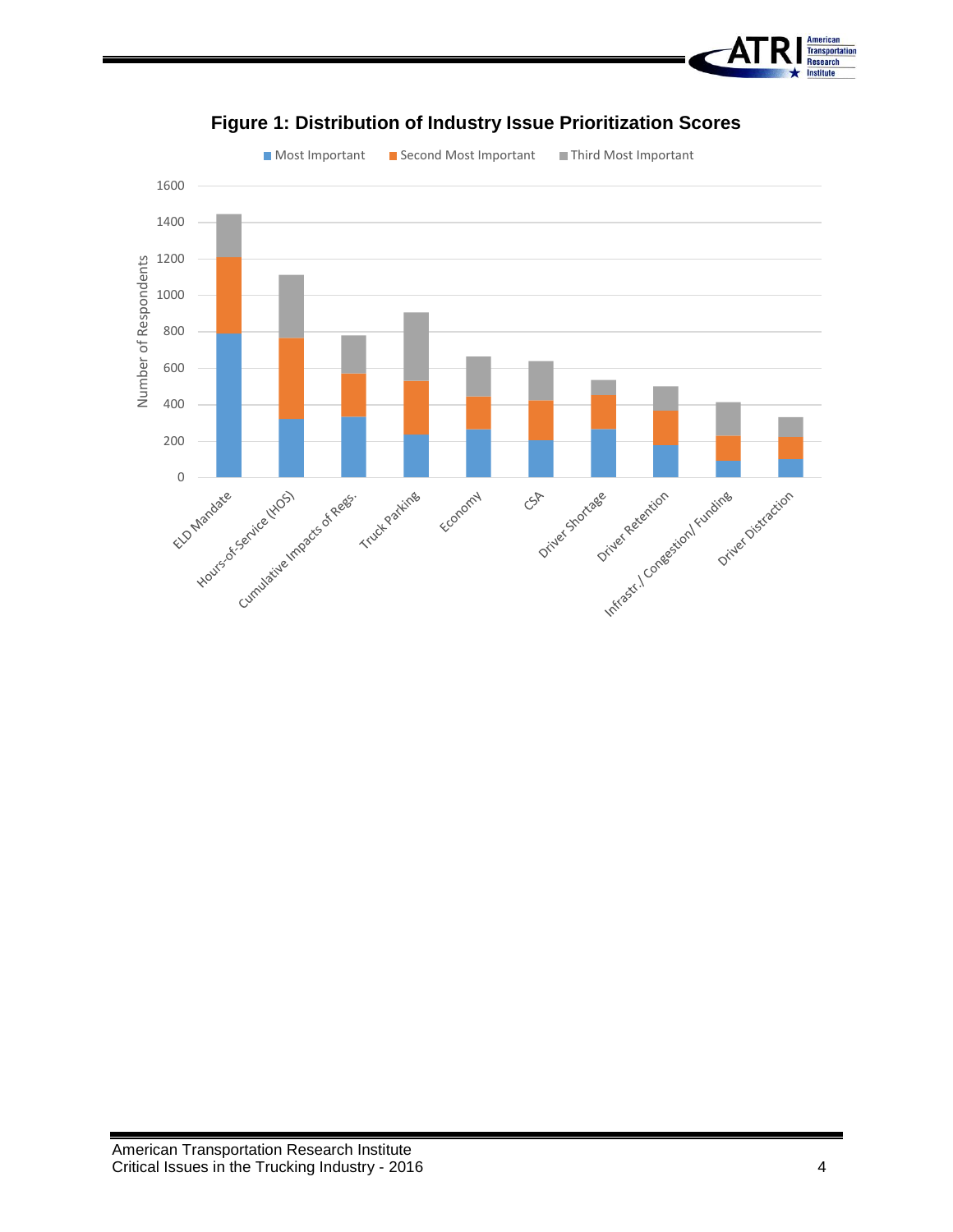

## **1. Electronic Logging Device (ELD) Mandate**

| Ranked 1 <sup>st</sup> Ranked 2 <sup>nd</sup> Ranked 3 <sup>rd</sup> Total Share<br>24% | 13% | 7% | 44% | <b>Industry Concern Index</b><br>100 |
|-----------------------------------------------------------------------------------------|-----|----|-----|--------------------------------------|
|-----------------------------------------------------------------------------------------|-----|----|-----|--------------------------------------|

On December 10, 2015 FMCSA issued its final rule on ELDs, mandating their use by December 2017 for all commercial drivers who are required to track hours-of-service.<sup>3</sup> With this final rulemaking the top two strategies identified in the 2015 survey were addressed; ELDs are not required to be capable of creating hard-copy printed HOS records, and existing devices installed by early adopters are grandfathered until December 2019 (potentially longer if these devices can be modified to meet the new specifications). However, concerns over the ELD mandate persist and the day after the rule was published, a lawsuit was filed by the Owner-Operator Independent Drivers Association (OOIDA) seeking to vacate the rule.<sup>4</sup> New concerns surrounding privacy, the potential to inappropriately use the information tracked by ELDs, and industry-wide productivity loss caused the issue to top the Critical Issues list, climbing from the number six position in 2015.

## Proposed Strategies (in rank order):

a) *Research and quantify industry impacts on safety and productivity from full deployment of ELDs.* There is significant uncertainty in the industry concerning the costs and benefits of industry-wide ELD deployment. With an average price of \$495 per truck or more<sup>5</sup>, a major hurdle for many carriers will simply be the purchase and deployment of the devices. While FMCSA's Regulatory Impact Analysis showed a savings to the industry of \$2.44 billion in administrative costs<sup>6</sup>, other research predicts an overall loss in productivity of between three and five percent, with this figure potentially increasing to 10 percent for small carriers.<sup>7</sup> Given the disparity in predicted impact, a vast majority of respondents (65.8%) want to see research that quantifies realworld industry impacts from full deployment of ELDs

b) *Assess the landscape of appropriate and inappropriate uses of newly available ELD data.* Given the scope of information that ELDs are capable of tracking, there is much skepticism in the industry about how this information will be used beyond recording HOS – with privacy and driver harassment being the two major areas of concern. While

<sup>4</sup> Elfin, David. "OOIDA Sues FMCSA Over ELD Mandate." Transport Topics. 15 December 2015. Available Online: http://www.ttnews.com/articles/basetemplate.aspx?storyid=40324

 $\overline{\phantom{a}}$ <sup>3</sup> *Electronic Logging Devices and Hours of Service Supporting Documents*. Federal Motor Carrier Safety Administration, U.S. Department of Transportation. Washington, DC. December 2015. Available online: https://www.fmcsa.dot.gov/sites/fmcsa.dot.gov/files/docs/FMCSA-ELD-Final-Rule\_12-10-2015.pdf

<sup>5</sup> ELD Facts. Accessed September 22, 2015. Available online: http://eldfacts.com/eld-facts/

<sup>6</sup> Dills, Todd. "ELD Mandate: Is Drivers' Time Saved by E-logs Worth Near \$2 Billion Annually?" Overdrive Online. 18 February 2016. Available online: http://www.overdriveonline.com/eld-mandate-is-drivers-time-saved-by-e-logs-worthnear-2-billion-annually/

<sup>7</sup> Kilcarr, Sean. "ELDs: Predicting the Productivity Losses." Fleet Owner. 11 March 2016. Available online: http://fleetowner.com/regulations/elds-predicting-productivity-losses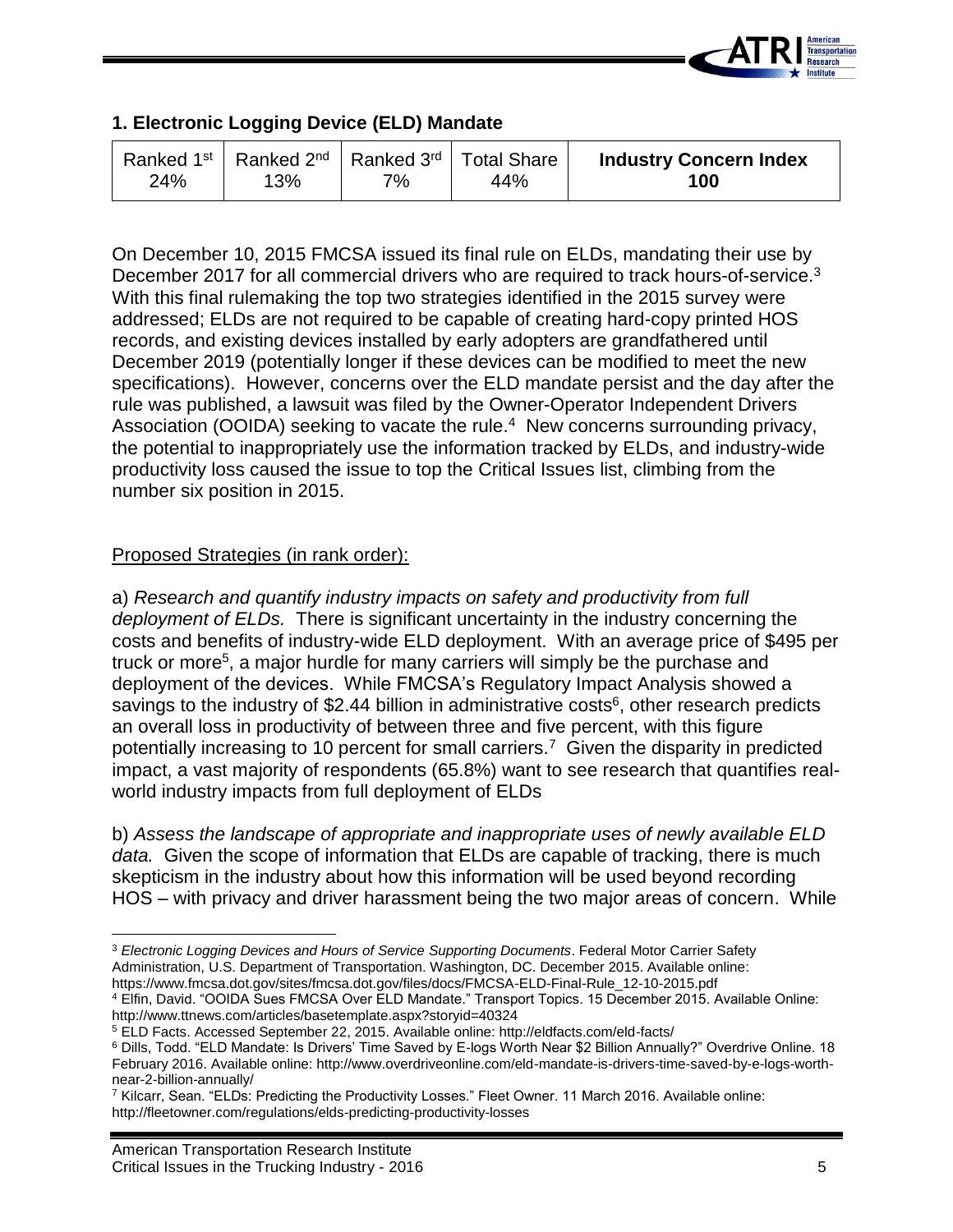

language in FMCSA's final rule prohibits driver harassment and provides a channel for drivers to file a written complaint regarding harassment, a quarter of respondents (25%) would like to establish standards on the uses of ELD-generated data.

c) *Ensure that the two-year implementation window is not extended.* A small portion of respondents (10.7%) indicated they do not want the implementation window to be extended past the current two-year period due to the unfair competitive advantages that fleets using paper logs could have over early ELD-adopting fleets.<sup>8</sup>

 $\overline{a}$ 

<sup>8</sup> American Trucking Associations. *Comments of The American Trucking Associations on Electronic On Board Recorders and Hours of Service Supporting Documents.* Arlington, VA. June 26, 2014.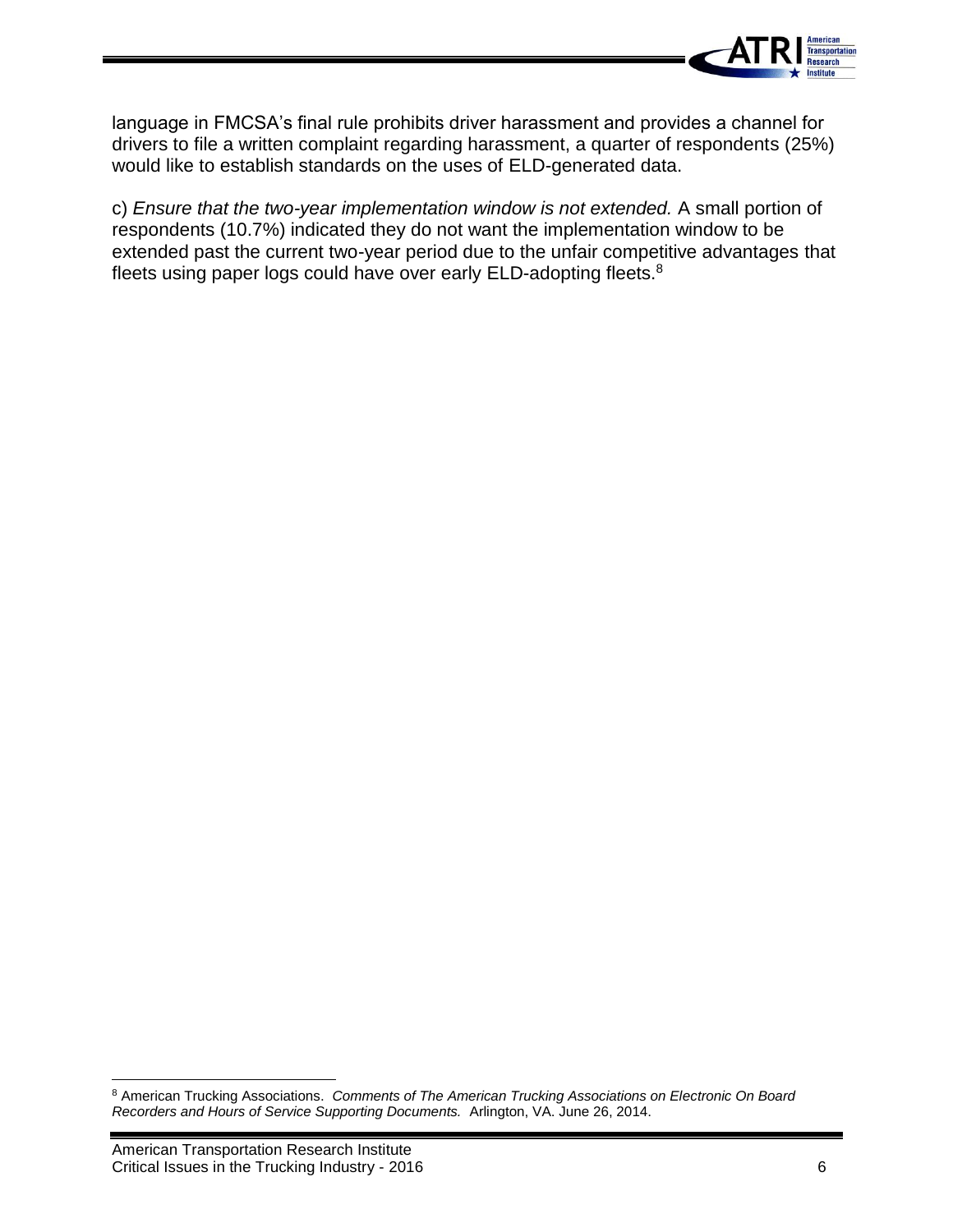

## **2. Hours-of-Service (HOS)**

| 10% | Ranked 1 <sup>st</sup>   Ranked 2 <sup>nd</sup>   Ranked 3 <sup>rd</sup>   Total Share<br>14% | <u> 11% </u> | 34% | <b>Industry Concern Index</b><br>63.9 |
|-----|-----------------------------------------------------------------------------------------------|--------------|-----|---------------------------------------|
|-----|-----------------------------------------------------------------------------------------------|--------------|-----|---------------------------------------|

Significant negative impacts on the industry have been documented by numerous sources due to the 34-hour restart provisions first implemented in July 2013. In 2013, ATRI found that 80 percent of motor carriers indicated a loss of productivity directly attributable to the now-suspended rules, and driver pay impacts were estimated to range from \$1.6 billion to \$3.9 billion annually.<sup>9</sup> Although the restart provisions were suspended by Congress in December 2014, concern over their reinstatement continues pending FMCSA's release of the results of its second congressionally mandated field study. Additional uncertainty surrounding the final disposition of the HOS rules was unintentionally introduced in the December 2015 Omnibus appropriations bill with the omission of critical language that would have permanently suspended the more restrictive 34-hour restart provisions. Combined with the volatility and uncertainty of ongoing HOS changes, these factors kept the HOS rules in the top five, ranking second after the ELD mandate.

## Proposed Strategies (in rank order):

a) *Advocate for a permanent science-based fix to the 34-hour restart rule that ensures that FMCSA does not return to the more restrictive provisions requiring two overnight rest periods of 1-5 a.m. and limitation on the use of the restart to once per week.* Given the growing amount of uncertainty surrounding the future of the HOS rules and the documented research showing the negative safety and productivity impacts<sup>10</sup> that resulted from the 34-hour restart provisions, the industry is understandably impatient for a long-term solution that does not include a return to the currently suspended provisions. As such, 45.7 percent of respondents would like to see a resolution based on empirical evidence.

b) *Continue to push for increased flexibility in the current sleeper berth provision.*  Currently, drivers using the sleeper berth provision must take at least eight consecutive hours in the sleeper berth, plus a separate two consecutive hours either in the sleeper berth, off duty, or any combination of the two.<sup>11</sup> 30 percent of respondents would like to see added flexibility to this rule to allow drivers to rest when they are tired. In response

 $\overline{\phantom{a}}$ 

<sup>9</sup> Short, Jeffrey. *Operational and Economic Impacts of the New Hours-of-Service*. American Transportation Research Institute. Arlington, VA. November 2013.

<sup>10</sup> Murray, Daniel C. and Jeffery Short. *Technical Memorandum: Quantifying Impacts from the 34-Hour Restart Provisions*. American Transportation Research Institute. Arlington, VA. April 2015.

<sup>11</sup> Federal Motor Carrier Safety Administration. *Summary of Hours of Service Rules*. Last updated December 18, 2014. Available online:<https://www.fmcsa.dot.gov/regulations/hours-service/summary-hours-service-regulations>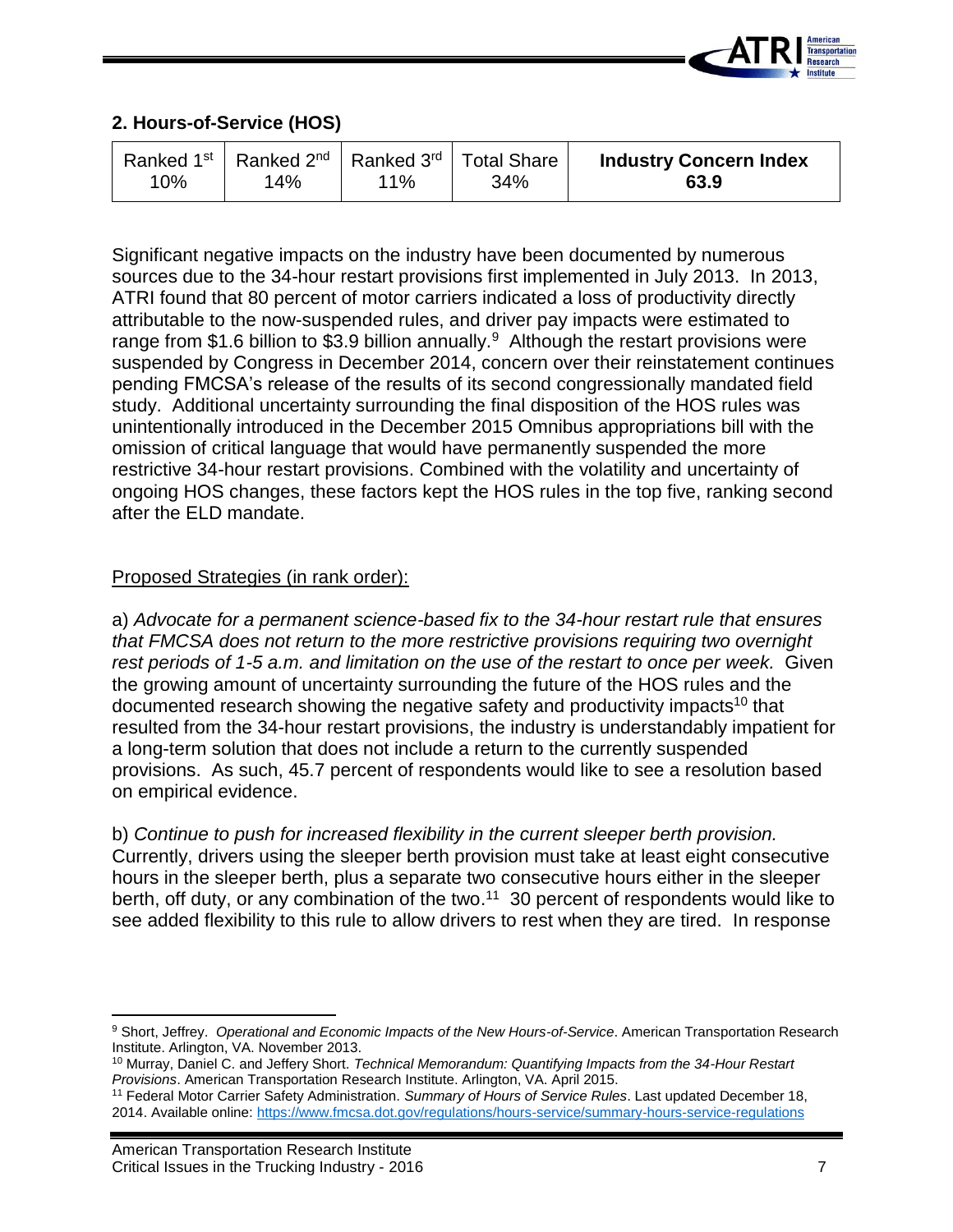

to this request, FMCSA has initiated a pilot study to assess the benefits of added flexibility to the sleeper berth provision.<sup>12</sup>

c) *Research and quantify the true safety and economic impacts of customer detention on truck drivers and trucking operations.* Driver delays at customer facilities can result in a variety of adverse safety and economic impacts. As called for in the FAST Act, the U.S. DOT Office of Inspector General (OIG) recently initiated an audit of detention time impacts on the industry's safety and productivity.<sup>13</sup> The OIG is required to complete their audit and issue a report to Congress not later than one year after the date of the enactment of the FAST Act.<sup>14</sup> A quarter of respondents (25.6%) believe that quantifying these impacts is an important first step in identifying solutions.

 $\overline{\phantom{a}}$ <sup>12</sup> Flexible Sleeper Berth Pilot Program. Federal Motor Carrier Safety Administration, U.S. Department of Transportation. Updated January 8, 2016. Available online: [https://www.fmcsa.dot.gov/research-and](https://www.fmcsa.dot.gov/research-and-analysis/research/flexible-sleeper-berth-pilot-program)[analysis/research/flexible-sleeper-berth-pilot-program](https://www.fmcsa.dot.gov/research-and-analysis/research/flexible-sleeper-berth-pilot-program)

<sup>&</sup>lt;sup>13</sup> Audit Announcement – Commercial Motor Vehicle Loading and Unloading Delays. Office of Inspector General, Office of the Secretary of Transportation, U.S. Department of Transportation. 15 June 2016. Available online: [https://www.oig.dot.gov/sites/default/files/FMCSA%20Loading%20and%20Unloading%20Delays%20Announcement](https://www.oig.dot.gov/sites/default/files/FMCSA%20Loading%20and%20Unloading%20Delays%20Announcement%5E-6-15-16.pdf) [%5E-6-15-16.pdf](https://www.oig.dot.gov/sites/default/files/FMCSA%20Loading%20and%20Unloading%20Delays%20Announcement%5E-6-15-16.pdf)

<sup>&</sup>lt;sup>14</sup> Fixing American's Surface Freight Transportation Act. Public Law 114-84. 114th Congress of the United States of America. Subtitle E – General Provisions. Sec. 5501 Delays in Goods Movement. P. 240. Available online: <https://www.gpo.gov/fdsys/pkg/PLAW-114publ94/pdf/PLAW-114publ94.pdf>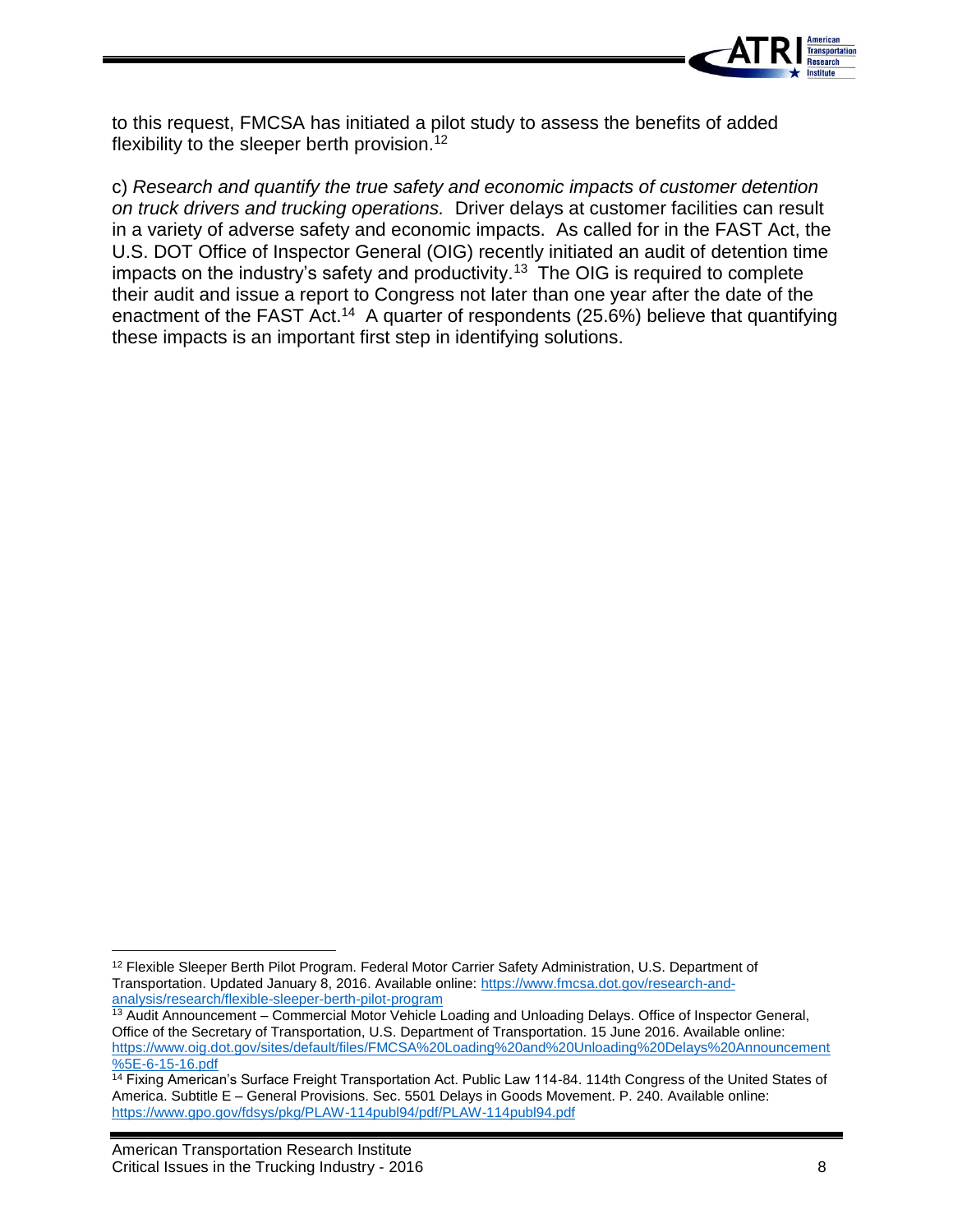

| 3. Cumulative Economic Impacts of Trucking Regulations on the Industry |  |  |  |  |  |  |
|------------------------------------------------------------------------|--|--|--|--|--|--|
|------------------------------------------------------------------------|--|--|--|--|--|--|

For the first time in the Top Industry Issues Survey history, a new issue relating to economic impacts of trucking regulations has emerged (and is ranked 3<sup>rd</sup> overall) which speaks to the industry's growing concern for "over-regulation." With FMCSA's ELD rule and the EPA/NHTSA Phase 2 greenhouse gas emissions rule, vehicle costs will continue to increase. And, productivity impacts that generate from regulatory actions, such as the HOS, speed limiter and ELD rules, all have corresponding economic effects. These and countless other regulatory actions and proposals from the numerous agencies which regulate trucking all add up to a new third place concern for the industry.

## Proposed Strategies (in rank order):

a) *Analyze the accuracy of federal agency regulatory impact analyses (RIA) versus actual industry costs as new regulations are proposed.* As required by law, a study of the potential impacts of new regulations must be conducted on the benefits and costs of implementing the proposed regulation. Research has documented where significant discrepancies exist between agency projections and actual industry costs. When reviewing the RIA for the HOS rules change in 2013, ATRI documented a delta of \$322 million between FMCSA's projected benefits and the industry's costs from the more restrictive 34-hour restart provisions.<sup>15</sup> Over half of respondents (51.8%) would like more research similar to the ATRI study in comparing the projected and actual impacts of new regulations.

b) *Quantify cumulative regulatory costs incurred by the trucking industry over the past decade, broken out by each federal agency promulgating the regulations.* The trucking industry is among the most regulated in terms of the number of federal agencies with jurisdiction – FMCSA, FHWA, NHTSA, EPA, PHMSA, DOL, DOD, FDA, DHS, HHS, among others. Given the vast array of regulations in which the industry must operate, over a third (35%) of respondents would like to see research that quantifies the costs incurred by the industry directly related to these regulations.

c) *Develop recommended industry metrics and model analyses for future rulemakings to better project industry costs.* A small portion of respondents (14.3) would like to standardize the methodology utilized to project industry impacts of new regulations.

 $\overline{a}$ 

<sup>15</sup> Short, Jeffery. *Assessing the Impacts of the 34-Hour Restart Provisions*. American Transportation Research Institute. Arlington, VA. June 2013.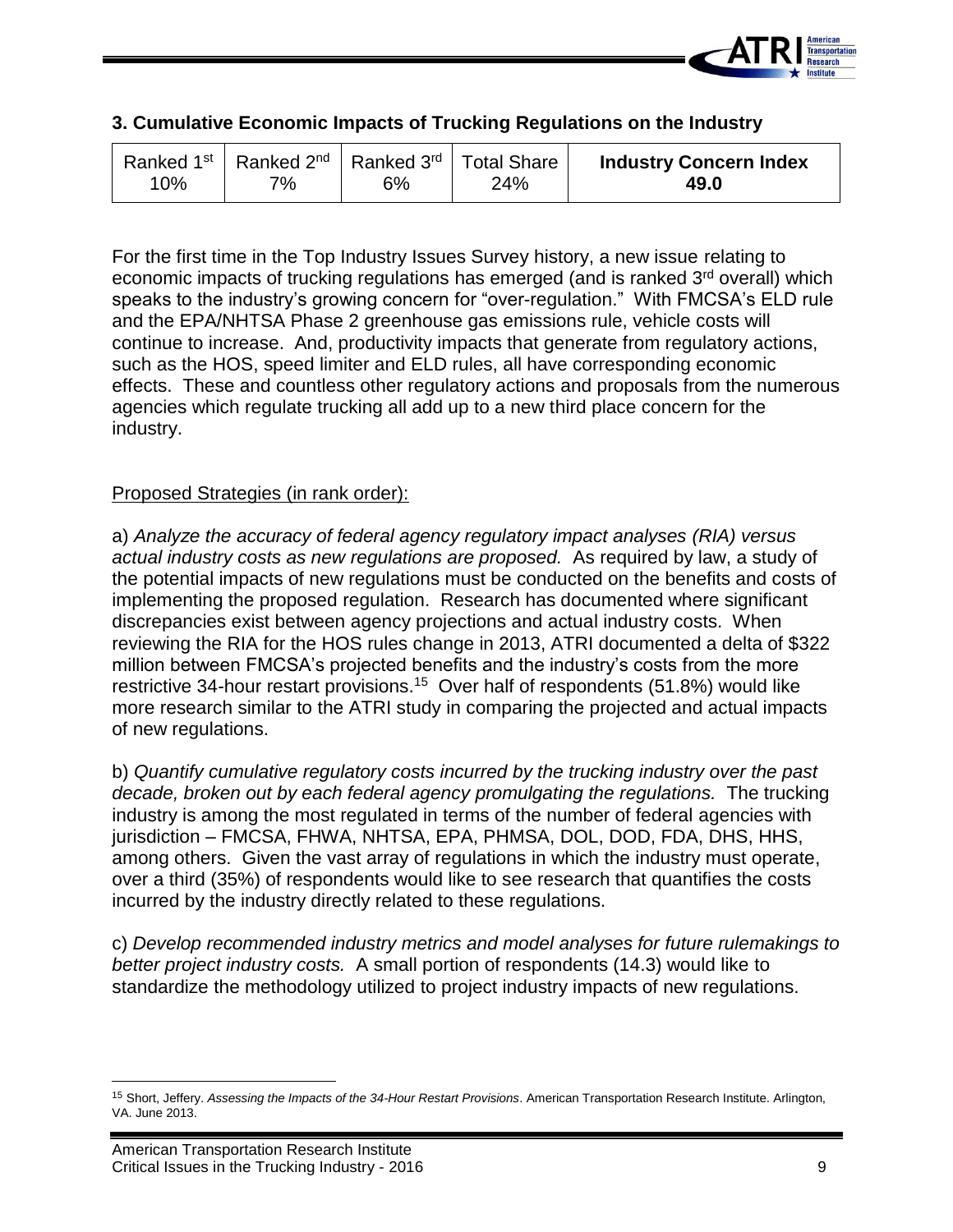

## **4. Truck Parking**

| 7% | Ranked 1 <sup>st</sup>   Ranked 2 <sup>nd</sup>   Ranked 3 <sup>rd</sup>   Total Share<br>9% | $11\%$ | 28% | <b>Industry Concern Index</b><br>48.6 |
|----|----------------------------------------------------------------------------------------------|--------|-----|---------------------------------------|
|----|----------------------------------------------------------------------------------------------|--------|-----|---------------------------------------|

The growing scarcity of available truck parking creates a dangerous situation for truck drivers who are often forced to drive beyond allowable HOS rules or park in undesignated and, in many cases, unsafe locations. In response to a congressional requirement, the Federal Highway Administration (FHWA) released its *Jason's Law Truck Parking Survey Results and Comparative Analysis* in August 2015 which confirmed that truck parking continues to be a major issue in the United States.<sup>16</sup> As such, this issue climbed one position to number four overall from last year.

Similarly, ATRI's Research Advisory Committee<sup>17</sup> selected Truck Parking as the most critical research need for the industry in 2015. In response, ATRI released the first of a series of technical memoranda on the topic of truck parking in September 2015 highlighting driver perceptions and valuations for locating available parking.<sup>18</sup> The second Tech Memo to be released in October 2016 analyzes detailed information on over 2,000 days of truck parking activity recorded by commercial drivers in ATRI's "Truck Parking Diary." ATRI is also involved as a core team member in the Mid America Association of State Transportation Officials- (MAASTO) sponsored Truck Parking Information Management Systems (TPIMS) development, funded through a \$25 million TIGER grant. When fully deployed, the TPIMS will deliver real-time truck parking availability information to commercial drivers in eight Midwest states.<sup>19</sup> ATRI is also part of a national partnership including the National Association of Truck Stop Operators (NATSO) to develop the Park My Truck app for drivers, providing real-time information on parking availability nationwide.

## Proposed Strategies (in rank order):

a) *Support and encourage investment in new truck parking facilities.* A vast majority of survey respondents, 71.2 percent, indicated that new truck parking capacity is their preferred strategy. Budget shortfalls experienced by many states have resulted in the

[http://www.ops.fhwa.dot.gov/freight/infrastructure/truck\\_parking/jasons\\_law/truckparkingsurvey/jasons\\_law.pdf](http://www.ops.fhwa.dot.gov/freight/infrastructure/truck_parking/jasons_law/truckparkingsurvey/jasons_law.pdf)

 $\overline{\phantom{a}}$ <sup>16</sup> Federal Highway Administration and Department of Transportation. *Jason's Law Truck Parking Survey Results and Comparative Analysis*. August 2015. Available Online:

<sup>&</sup>lt;sup>17</sup> The American Transportation Research Institute (ATRI) Research Advisory Committee (RAC) is comprised of industry stakeholders representing motor carriers, trucking industry suppliers, labor and driver groups, law enforcement, federal government, and academics. The RAC is charged with annually recommending a research agenda for the Institute.

<sup>18</sup> Boris, Caroline and Matthew Johnson. *Managing Critical Truck Parking Tech Memo #1: Commercial Driver Perspectives on Truck Parking*. American Transportation Research Institute. Arlington, VA. September 2015. <sup>19</sup> MAASTO Regional Truck Parking. *Truck Parking Information Management Systems*. Available online: <http://www.maasto.net/documents/TPIMS-Summary.pdf>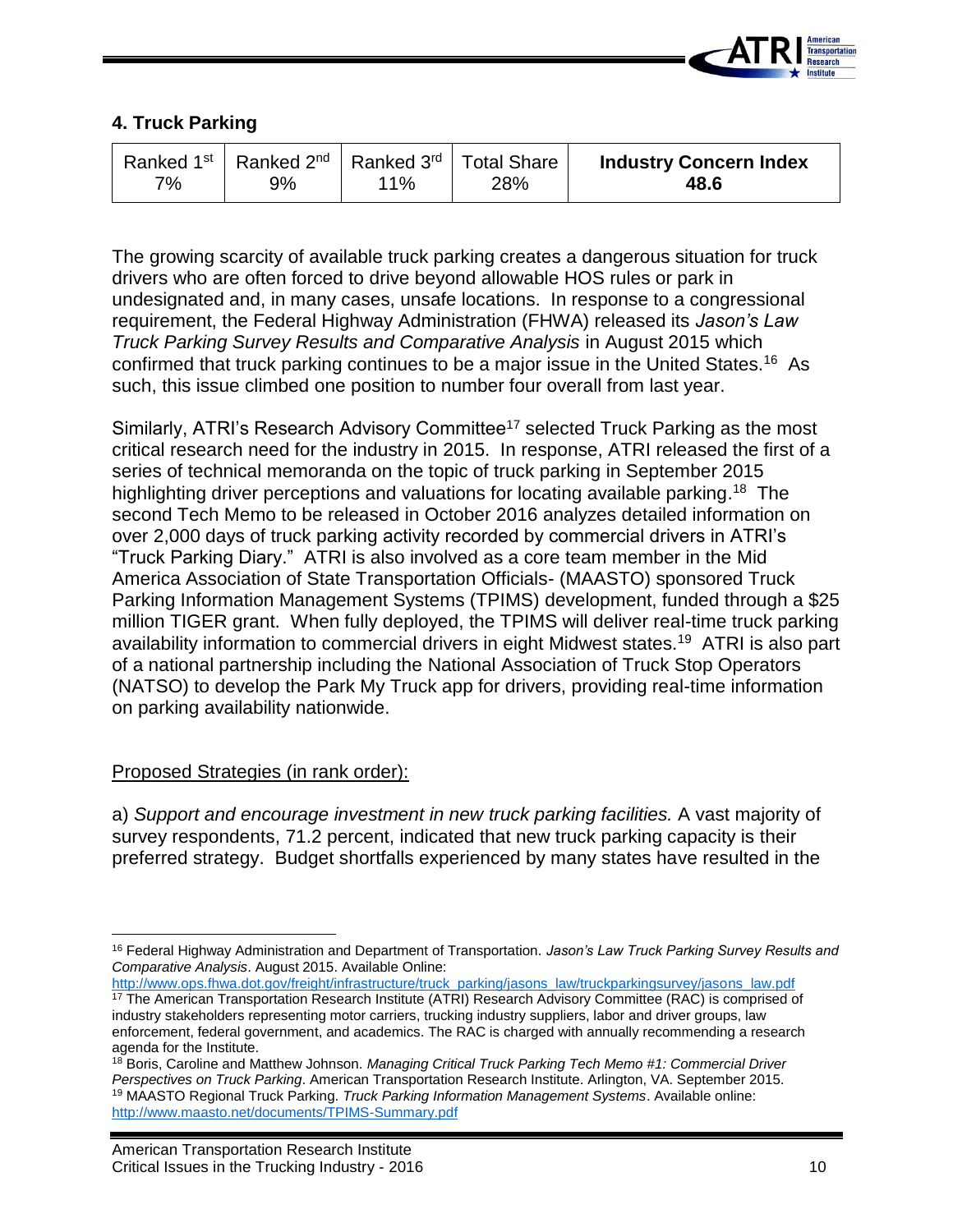

closure of many public truck stops and rest areas.<sup>20</sup> Reopening shuttered facilities and investing in new ones would help alleviate the shortages occurring in many areas.

b) *Educate the public sector on the safety consequences resulting from closing public parking facilities.* The "Jason's Law" study was called for by Congress as part of the larger MAP-21 highway authorization bill. $^{21}$  The impetus for Jason's Law was the murder of a truck driver in a parking location he believed was safe. Educating state and local officials on the critical need for safe truck parking facilities could lead to new investments in parking facilities. This strategy is preferred by nearly a quarter of respondents (23.4%).

c) *Research the role and value of real-time truck parking information availability and truck parking reservation systems.* Technological advances make programs like the MAASTO Truck Parking Information Management Systems and the Park My Truck app possible. These systems, being tested around the country, have the potential to inform drivers of available parking before exiting the highway. A small number of respondents (6.2 %) feel this is the best strategy.

 $\overline{\phantom{a}}$ 

<sup>20</sup> Boris, Caroline and Matthew Johnson. *Managing Critical Truck Parking Tech Memo #1: Commercial Driver Perspectives on Truck Parking*. American Transportation Research Institute. Arlington, VA. September 2015. <sup>21</sup> Jason's Law: Safety for Truckers[. http://jhlrivenberg.com.](http://jhlrivenberg.com/) Accessed September 21, 2016.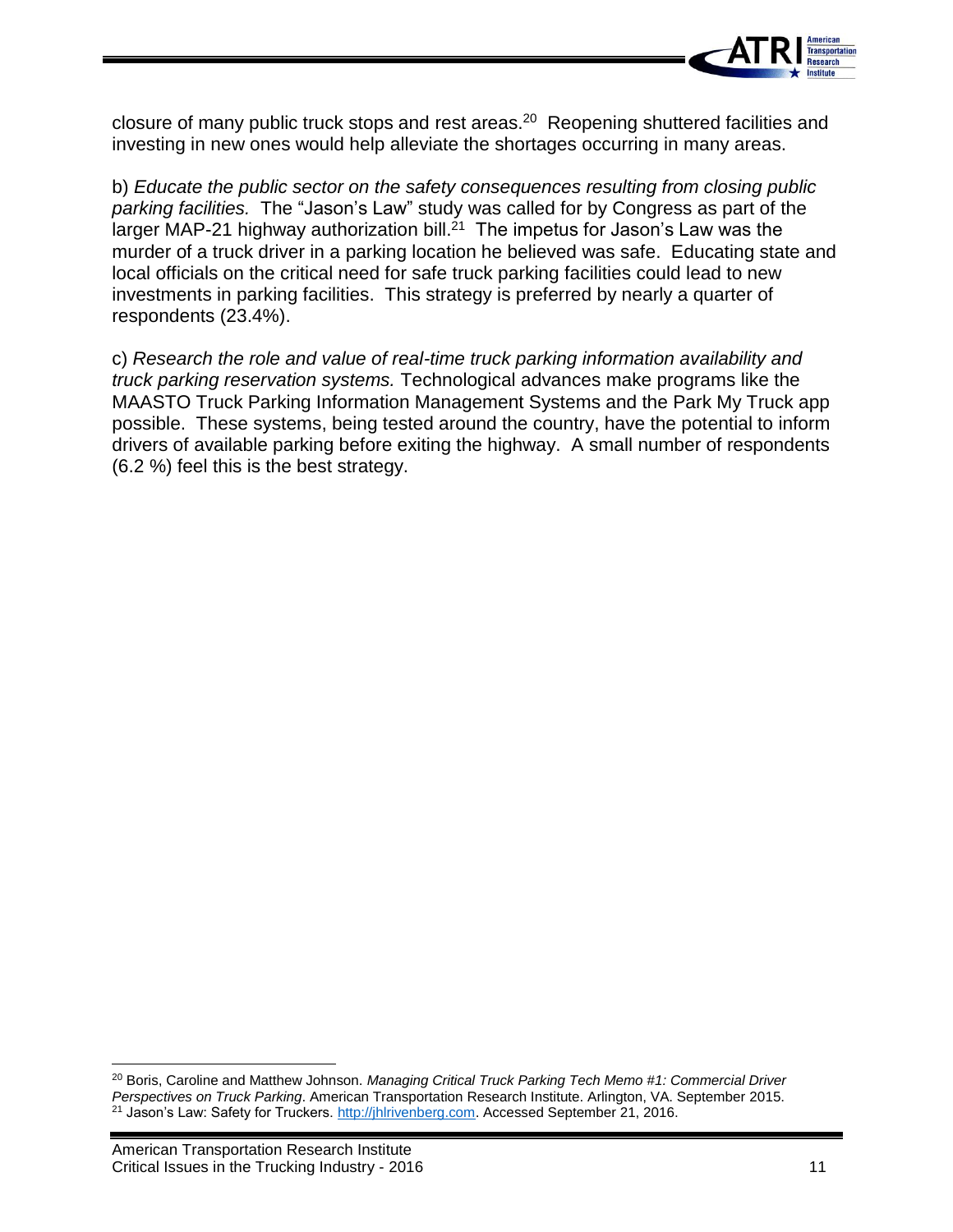

#### **5. Economy**

| 8% | Ranked 1 <sup>st</sup> Ranked 2 <sup>nd</sup> Ranked 3 <sup>rd</sup> Total Share<br>S% | 7% | 20% | <b>Industry Concern Index</b><br>39.9 |
|----|----------------------------------------------------------------------------------------|----|-----|---------------------------------------|
|----|----------------------------------------------------------------------------------------|----|-----|---------------------------------------|

Stagnant economic growth in the fourth quarter of  $2015^{22}$ , as well as slow growth thus far in 2016<sup>23</sup> caused concern over the state of the nation's economy to climb three positions to fifth overall. This has generated significant concern among industry stakeholders, who for the past two years have ranked the economy much lower in the list of annual concerns, thanks to the strong post-Great Recession period between 2011 and 2014 (9<sup>th</sup> in 2014 and 8<sup>th</sup> in 2015).

## Proposed Strategies (in rank order):

a) *Research and quantify the impact of the new U.S. Department of Labor overtime rules on the trucking industry.* On May 18, 2016 the Obama administration unveiled the final rule concerning overtime pay which, effective on December 1, 2016, sets \$47,476 as the minimum annual salary for overtime exemption – representing more than a 100 percent increase from the current threshold of \$23,660.<sup>24</sup> Uncertain of the cost impact this will have on the trucking industry, a majority of respondents (54.8%) want this rule's impact quantified through empirical research.

b) *Advocate for reforming/repealing ineffective and burdensome regulations that add to economic costs without providing benefits.* Nearly a third of respondents (32.2%) feel that regulatory reform is the best strategy for improving the economy and driving up the demand for freight.

c) *Continue to advocate for policies that will stimulate the economy.* Given the strong relationship between consumer spending and freight demand, 14.3 percent of respondents would like to see policies which boost consumer confidence and spending. With increased consumer spending comes increased freight demand and a more stable financial situation for the trucking industry.

 $\overline{\phantom{a}}$ 

<sup>22</sup> Costello, Bob. *Trucking Economic Review*. Volume 17, Issue 4. 23 December 2015.

<sup>23</sup> Costello, Bob. *ATA Weekly Economic Recap*. Volume 13, Issues 32. 26 August 2016.

<sup>&</sup>lt;sup>24</sup> Mulero, Eugene. "Overtime Rule Could Affect Operations, ATA Says." Transport Topics. 23 May 2016. Available online: http://www.ttnews.com/articles/basetemplate.aspx?storyid=42082&page=1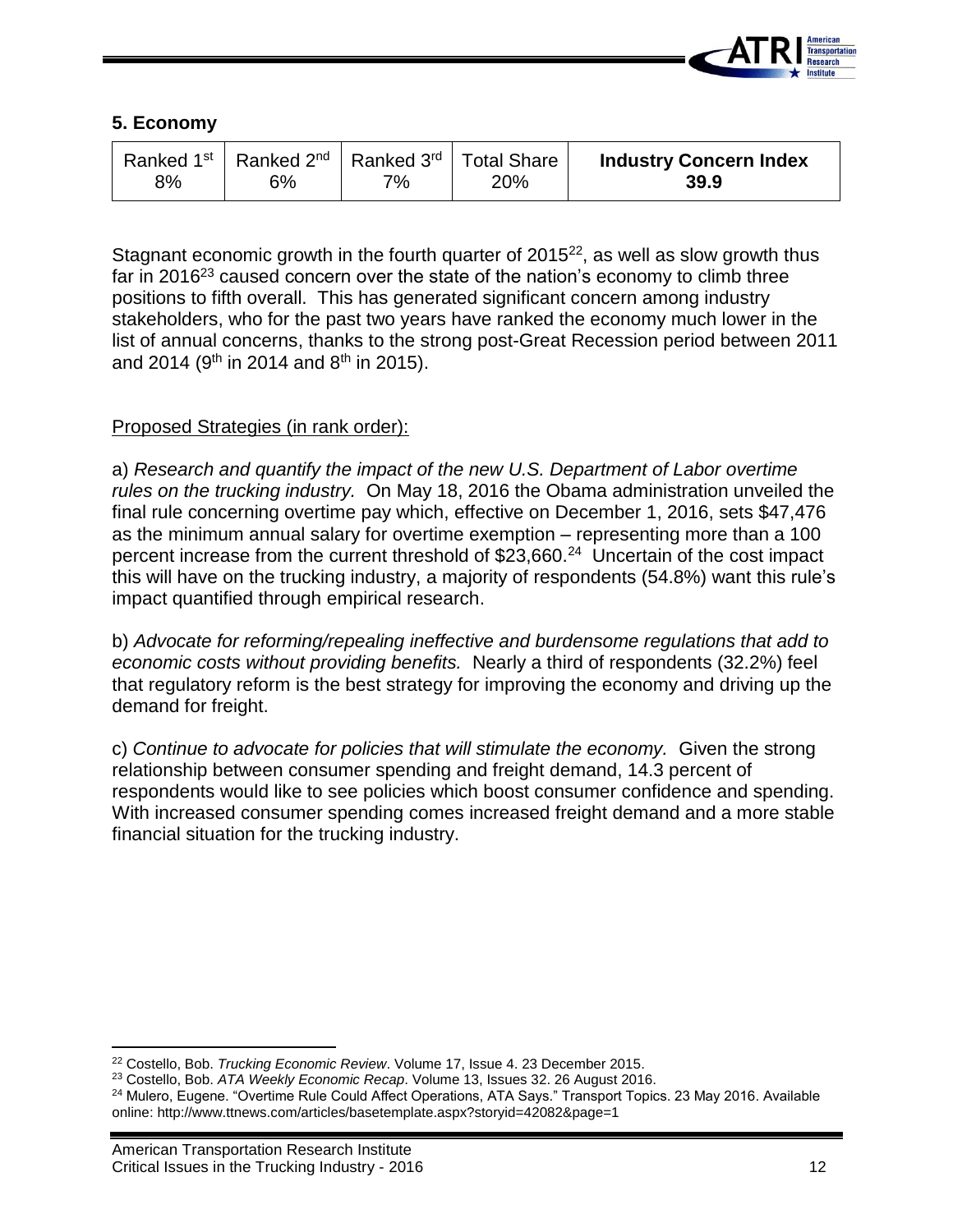

## **6. Compliance, Safety, Accountability (CSA)**

| 6% | Ranked 1 <sup>st</sup>   Ranked 2 <sup>nd</sup>   Ranked 3 <sup>rd</sup>   Total Share  <br>7% | 7% | 20% | <b>Industry Concern Index</b><br>36.9 |
|----|------------------------------------------------------------------------------------------------|----|-----|---------------------------------------|
|----|------------------------------------------------------------------------------------------------|----|-----|---------------------------------------|

With the passage of the FAST Act in December 2015, a number of trucking industry concerns with FMCSA's regulatory framework were addressed, at least temporarily. Among the reforms included in the FAST Act were a study of CSA data accuracy and reliability, removal of carrier CSA scores from public view and a requirement that FMCSA initiate a pilot program to review non-preventable crashes.<sup>25</sup> As such, CSA fell out of the top five issues for the first time since its addition to the survey in 2010. However, the industry still has issues with elements of CSA and as such, it retained a top 10 ranking in the 2016 survey.

#### Proposed Strategies (in rank order):

a) *Continue to push for a crash accountability determination process that removes nonpreventable crashes from carrier scores.* In a November 2015 report, ATRI researchers quantified the impact that removal of five non-preventable crash types would have on carrier CSA Crash BASIC scores. Among the carriers in the ATRI report, reductions to the Crash BASIC were as much as 15 percent.<sup>26</sup> On July 12, 2016, FMCSA announced its plan for the congressionally mandated pilot study of a crash accountability determination process and it referenced several of the same non-preventable crash types utilized in the ATRI study.<sup>27</sup> 59.5 percent of respondents believe that having a credible process for removing non-preventable crashes from the Crash BASIC calculation is the most important step to improving how CSA measures safety performance.

b) *For carriers who choose to participate in FMCSA's Beyond Compliance program, advocate for CSA BASIC score reductions rather than a new carrier BASIC.* FMCSA's Beyond Compliance program, called for in the FAST Act, is modeled after ATRI's "Alternative Compliance" research from 2011.<sup>28</sup> In that research, ATRI identified a number of safety technologies, management strategies and driver training approaches that motor carriers could be incentivized to voluntarily adopt. Among the potential incentives proposed in ATRI's study was a reduction in corresponding CSA BASIC

 $\overline{\phantom{a}}$ <sup>25</sup> *Summary of FAST Act Issues of Interest to ATA Members*. American Trucking Associations. Arlington, VA. December, 2015. Available online:

[http://www.trucking.org/ATA%20Docs/News%20and%20Information/Testimony%20and%20Comments/12%2002%2](http://www.trucking.org/ATA%20Docs/News%20and%20Information/Testimony%20and%20Comments/12%2002%2015%20--%20Highway%20Bill%20Comprehensive%20Issues%20Summary%2012%202.pdf) [015%20--%20Highway%20Bill%20Comprehensive%20Issues%20Summary%2012%202.pdf](http://www.trucking.org/ATA%20Docs/News%20and%20Information/Testimony%20and%20Comments/12%2002%2015%20--%20Highway%20Bill%20Comprehensive%20Issues%20Summary%2012%202.pdf)

<sup>26</sup> Boris, Caroline and Dan Murray. *Assessing the Impact of Non-Preventable Crashes on CSA Scores*. American Transportation Research Institute. Arlington, VA. November 2015.

<sup>27</sup> Crash Preventability Program. 81 FR 45210, Federal Register Vol. 81, No. 133, P. 45210-45213. Docket No. FMCSA-2014-0177, Document number: 2016-16426. 12 July 2016. Available online: <https://www.gpo.gov/fdsys/pkg/FR-2016-07-12/pdf/2016-16426.pdf>

<sup>28</sup> Murray, Daniel C. et al. *Assessing the Benefits of Alternative Compliance*. American Transportation Research Institute. Arlington, VA. January 2011.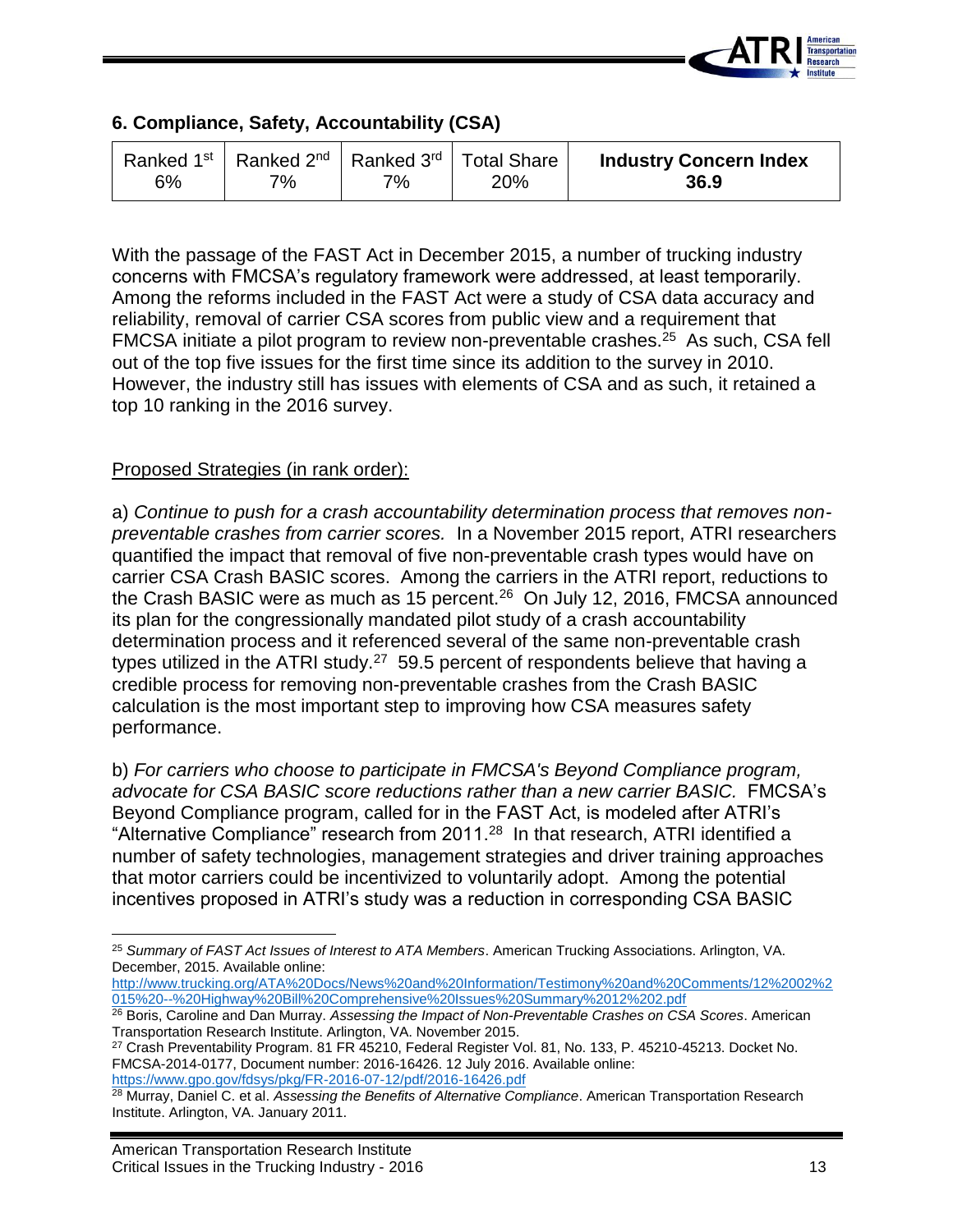

scores. Similarly, FMCSA's Beyond Compliance program also proposes to recognize motor carriers for the adoption of safety technology, enhanced driver fitness, and/or fleet safety management tools. However, the agency may incorporate this credit into a newly created BASIC. 27.7 percent of respondents would like to see the credit as a reduction in existing BASICs as opposed to creating a new BASIC.

c) *Ensure that the recommendations of the Congressionally-mandated National Academies of Sciences review of CSA are implemented by FMCSA.* Another aspect of the CSA reform involves commissioning a Transportation Research Board (TRB) study to examine the accuracy of CSA scores in identifying high risk carriers and predicting future crash risk and severity. Previous research identified an inverse relationship between certain CSA scores and crash risk in several of the BASICs.<sup>29</sup> In light of this, 14 percent of respondents are looking for the FAST Act-required study to corroborate earlier research and recommend changes to be implemented by FMCSA.

 $\overline{a}$ 

<sup>29</sup> Lueck, Micah D. *Compliance, Safety, Accountability: Analyzing the Relationship of Scores to Crash Risk.* American Transportation Research Institute. Arlington, VA. October 2012.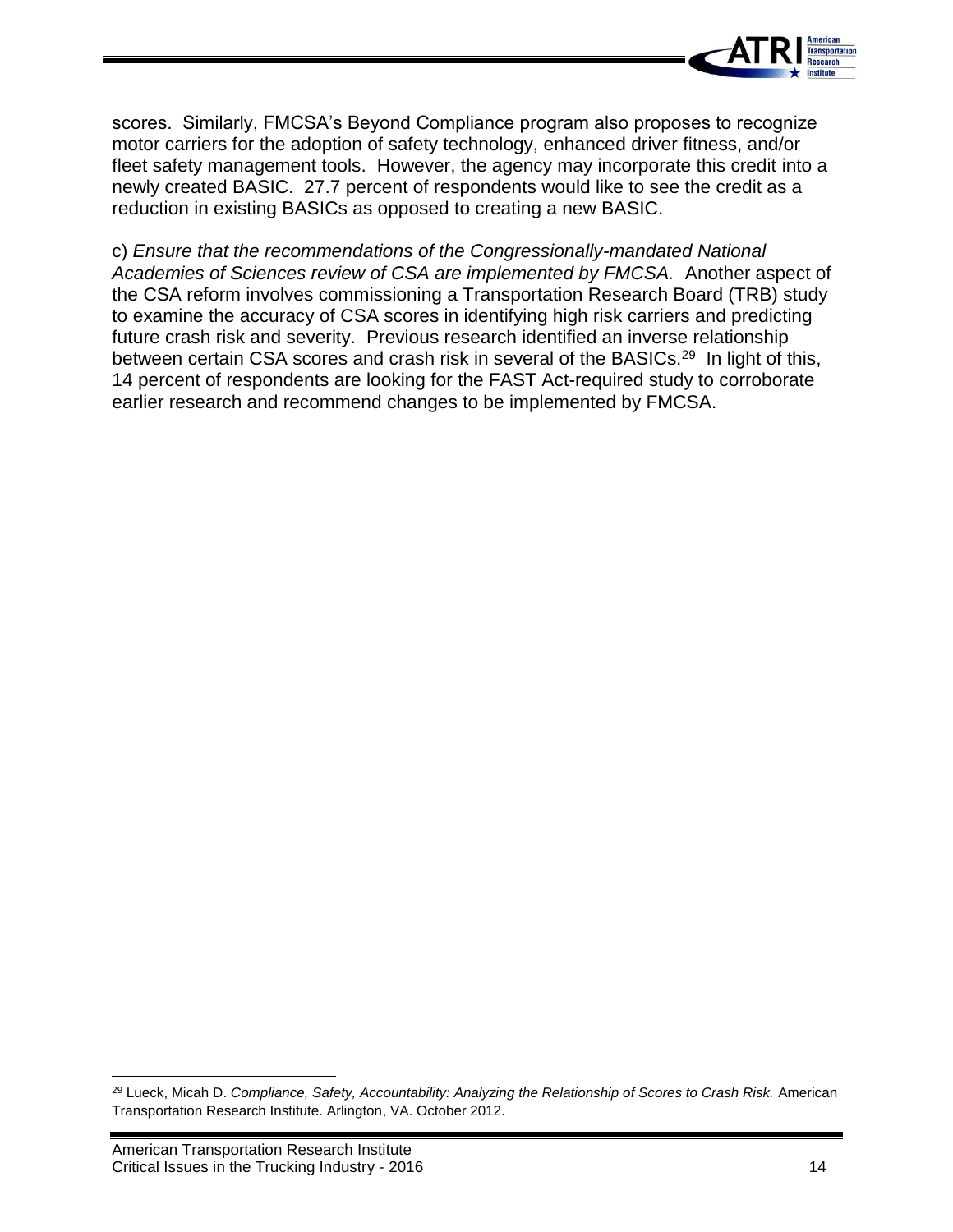

## **7. Driver Shortage**

| 8% | Ranked 1 <sup>st</sup>   Ranked 2 <sup>nd</sup>   Ranked 3 <sup>rd</sup>   Total Share<br><u>   ና%</u><br>3% | <b>Industry Concern Index</b><br>36.5 | 16% |  |  |
|----|--------------------------------------------------------------------------------------------------------------|---------------------------------------|-----|--|--|
|----|--------------------------------------------------------------------------------------------------------------|---------------------------------------|-----|--|--|

A top three issue in 2015, the driver shortage has dropped to number seven overall this year, reflecting concern over the softening freight market. Despite the drop in ranking, the American Trucking Associations (ATA) still estimated a shortage of 48,000 drivers in 2015, with projections that the shortage could increase to 175,000 by 2025 $^{30}$ .

## Proposed Strategies (in rank order):

a) *Work with state and federal authorities to consider a graduated CDL program to attract new and younger drivers that meet safety standards.* ATA found that 45 percent of new driver hires are done to replace retirees.<sup>31</sup> This corroborates ATRI's recent driver demographic analysis, which found that 26 percent of the industry's workforce is 55 and older.<sup>32</sup> Therefore, it is critical that the industry identify new workers to fill the growing number of openings due to an aging workforce. However, federal rules that require individuals to be 21 years old to obtain a Commercial Driver License (CDL) limit options for individuals aged 18-20 who are interested in becoming truck drivers. A Graduated CDL would provide an avenue for younger drivers to enter the profession and work toward a full CDL. Researching ways to safely incorporate younger drivers into the industry is the preferred strategy for 53 percent of respondents.

b) *Research and quantify successful recruitment strategies for commercial drivers.* Approximately one-third (31.8%) of respondents feel that the best strategy for combating the driver shortage is to identify proven practices for attracting new entrant drivers. These strategies could include ways to identify and engage non-traditional workers with new recruitment ads messaging.

c) *Work with the Department of Labor to formalize a national truck driver recruitment program.* 16.2 percent of respondents would like to see cooperation with the Department of Labor (DOL) on what is becoming a significant national workforce issue. It has been noted that the DOL continuously lists Truck Driver on its "highest job demand" list, but does not commit resources to addressing the shortage.

l <sup>30</sup> Costello, Bob. "ATA's Trucking Economic Review". Volume 17, Issue 4. 23 December 2015.

<sup>31</sup> "*Driver Shortage Worsened This Year, ATA Says*." Transport Topics. October 6, 2015. Available online: <http://www.ttnews.com/articles/basetemplate.aspx?storyid=39635&t=Driver-Shortage-Worsened-This-Year-ATA-Says> <sup>32</sup> Short, Jeffery. Analysis of Truck Driver Age Demographics Across Two Decades. American Transportation Research Institute. Arlington, VA. December 2014.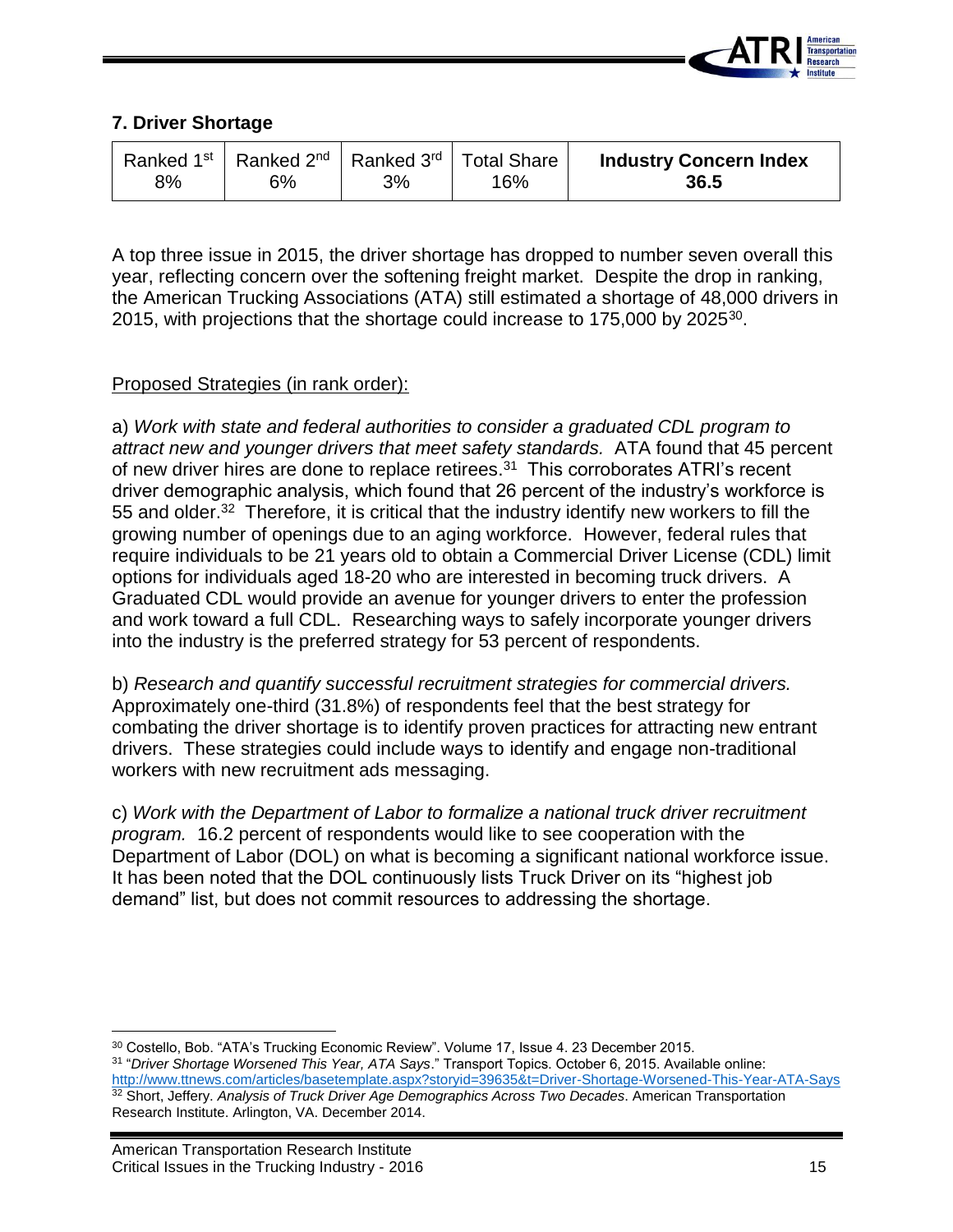

#### **8. Driver Retention**

| 5% | Ranked 1 <sup>st</sup>   Ranked 2 <sup>nd</sup>   Ranked 3 <sup>rd</sup>   Total Share<br>6% | 4% | 15% | <b>Industry Concern Index</b><br>30.5 |
|----|----------------------------------------------------------------------------------------------|----|-----|---------------------------------------|
|----|----------------------------------------------------------------------------------------------|----|-----|---------------------------------------|

Related to the driver shortage issue, but requiring different approaches is Driver Retention, which continues to be a top priority for motor carriers. Despite driver turnover falling in the first quarter of  $2016^{33}$ , the industry still experiences turnover rates significantly higher than most other sectors of the U.S. workforce, creating additional costs for motor carriers in recruitment and training.

#### Proposed Strategies (in rank order):

a) *Identify and publish carrier best practices that improve work/life balance, healthy lifestyles and family relationships for drivers.* There is a continuum of success among fleets in how they structure their driver programs and work environment to improve their drivers' quality of life. Among the more successful strategies utilized by fleets is the practice of more frequent home time and newer equipment acquisition. Quantifying and disseminating these best practices is the preferred strategy of 35 percent of respondents.

b) *Study the effectiveness of carrier retention programs that financially incentivize drivers for driving performance in the areas of safety, fuel economy, and trip productivity.* While driver pay is only part of the equation, it plays a leading role in maintaining and/or enhancing driver satisfaction. However, understanding the relationship of the various industry driver pay models and their relationship to driver productivity and retention is a necessary first step in advancing the most successful compensation schema. 34.4 percent of respondents believe an analysis of driver compensation approaches would be beneficial to the industry.

c) *Research the relationship between driver compensation models and driver productivity.* By financially rewarding drivers who are safe and productive, carriers could encourage those drivers to stay longer with the fleet. These bonuses may serve as an incentive to other drivers to improve their safety and productivity-related behaviors as well. 31.2 percent of respondents that prefer this strategy would like to see research measuring possible impacts of these incentive programs.

 $\overline{\phantom{a}}$ 33 "Driver Turnover Dips in Sluggish Freight Market, ATA Says." Transport Topics. 6 July 2016. Available online: <http://www.ttnews.com/articles/basetemplate.aspx?storyid=42451>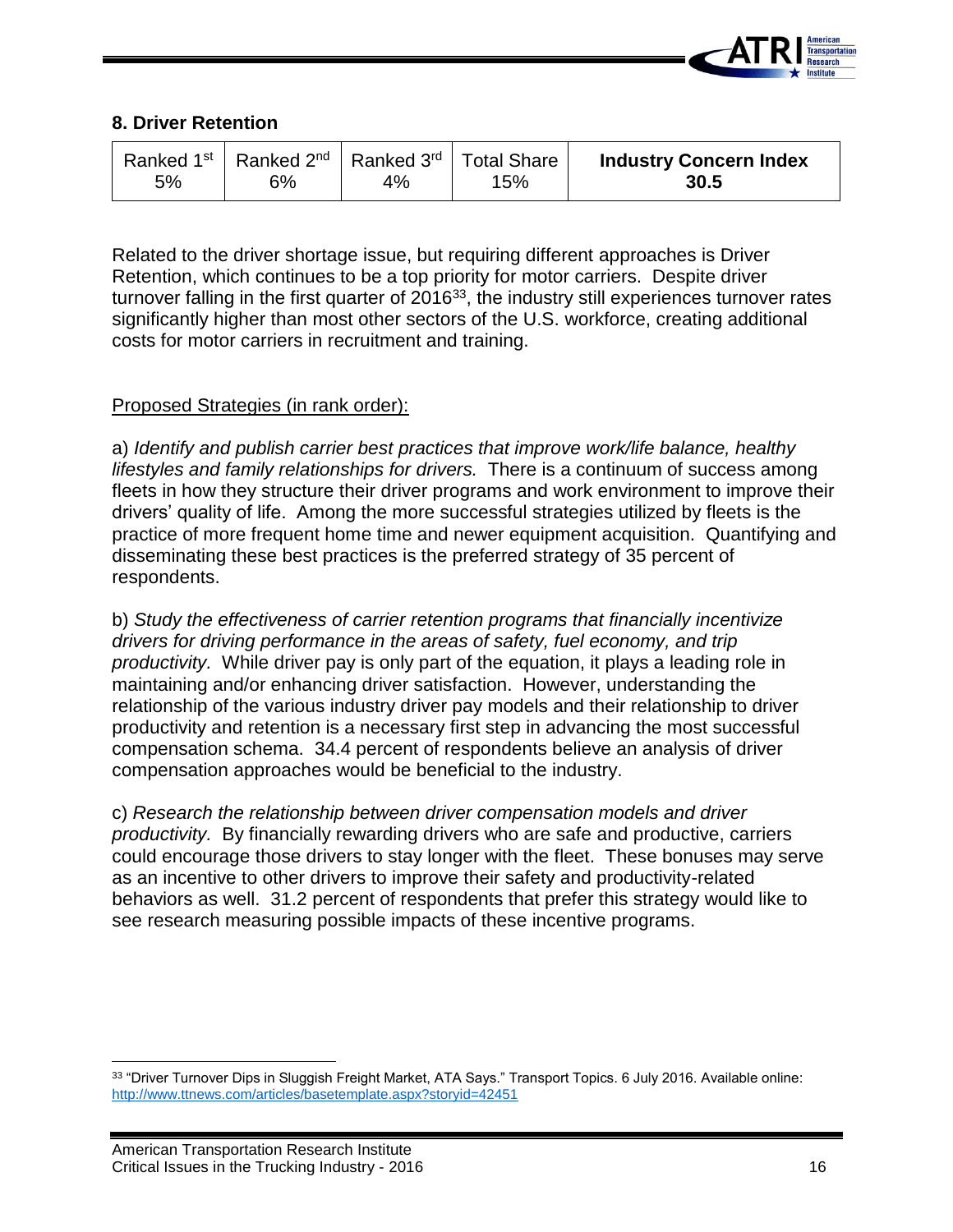

## **9. Transportation Infrastructure / Congestion / Funding**

With the December 2015 passage of the FAST Act, \$225 billion was allocated to the highway program over a 5-year period, \$10.8 billion of which is allocated to freight programs. The first is the Nationally Significant Freight and Highway Projects program, a new \$4.5 billion grant program for highway projects that improve the movement of freight on either the National Highway Freight Network (NHFN) or the National Highway System (NHS). Another freight program, the \$6.3 billion National Highway Freight Program, apportions money to all states to only be spent on the NHFN for projects improving freight movements.<sup>34</sup>

## Proposed Strategies (in rank order):

a) *Continue to advocate for long-term highway funding through an increase in the fuel tax or other user fees, and prevent additional diversion of revenue to non-highway projects.* The ability of existing fuel tax revenues to adequately fund transportation improvements has been declining due to improvements in fuel economy and stagnant fuel tax rates.<sup>35</sup> With the Congressional blockage to increase the Federal fuel tax rate,<sup>36</sup> many states are attempting to increase their own fuel tax rates in order to adequately fund infrastructure improvements.<sup>37</sup> However, many of those states are experiencing difficulties in raising the rate at the state level as well.<sup>38</sup> Based on research that demonstrated the administrative efficiency of the fuel tax,<sup>39</sup> many in the industry feel that an increase in the fuel tax is the best way to ensure the transportation system is adequately funded. Over half (54.3%) of respondents rank this strategy as their top choice.

b) *Utilize the Congressionally-mandated National Freight Policy and National Freight Network as tools to ensure adequate investment in critical highway infrastructure.* As part of the MAP-21 authorization passed in 2012, Congress mandated that the U.S DOT develop a National Freight Policy and National Freight Network to assist with long-term

[http://www.trucking.org/ATA%20Docs/News%20and%20Information/Testimony%20and%20Comments/12%2002%2](http://www.trucking.org/ATA%20Docs/News%20and%20Information/Testimony%20and%20Comments/12%2002%2015%20--%20Highway%20Bill%20Comprehensive%20Issues%20Summary%2012%202.pdf) [015%20--%20Highway%20Bill%20Comprehensive%20Issues%20Summary%2012%202.pdf](http://www.trucking.org/ATA%20Docs/News%20and%20Information/Testimony%20and%20Comments/12%2002%2015%20--%20Highway%20Bill%20Comprehensive%20Issues%20Summary%2012%202.pdf)

36 Laing, Keith. "House Kills Proposed Gas Tax Hike." The Hill. 4 November 2015. Available online: <http://thehill.com/policy/transportation/259163-house-kills-proposed-gas-tax-hike>

 $\overline{\phantom{a}}$ <sup>34</sup> *Summary of FAST Act Issues of Interest to ATA Members*. American Trucking Associations. Arlington, VA. December, 2015. Available online:

<sup>35</sup> Short, J. et al. (2007). *Defining the Legacy for Users: Understanding Strategies and Implications for Highway Funding*. American Transportation Research Institute. Arlington, VA.

<sup>&</sup>lt;sup>37</sup> Fuetsch, Michelle. "More States Increasing Fuel Taxes to Make Overdue Highway Repairs." Transport Topics. 23 March 2015. Available online[: http://www.ttnews.com/articles/printopt.aspx?storyid=37703](http://www.ttnews.com/articles/printopt.aspx?storyid=37703)

<sup>38</sup> Elfin, David. "States Struggle to Pass Fuel-Tax Hikes in 2016." Transport Topics. 25 April 2016. Available online: <http://www.ttnews.com/articles/petemplate.aspx?storyid=41745>

<sup>39</sup> Short, J. et al. (2007). *Defining the Legacy for Users: Understanding Strategies and Implications for Highway Funding*. American Transportation Research Institute. Arlington, VA.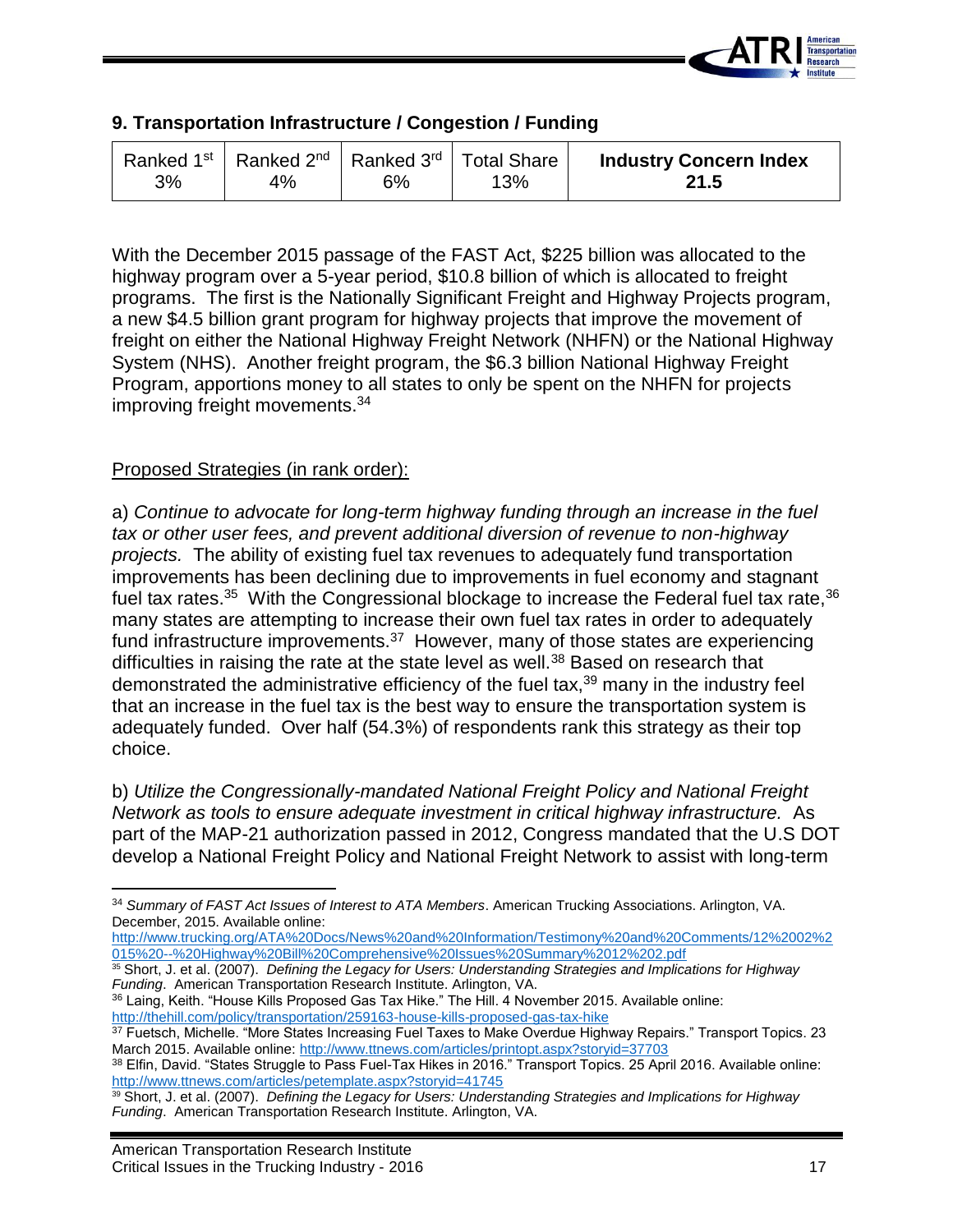

infrastructure planning and investment prioritization. Additionally, the FAST Act apportioned up \$10.8 billion to improvement projects taking place on the National Freight Highway Network.<sup>40</sup> 27 percent of respondents considered this the best strategy for dealing with infrastructure funding.

c) *Create a new funding program to focus federal resources on truck bottlenecks on major freight routes.* 19.3 percent of respondents feel that it is necessary to target and prioritize freight transportation funding. ATRI monitors congestion at 250 freightsignificant locations and produces a ranking of those locations as one mechanism for prioritizing infrastructure investments.<sup>41</sup> The Jane Byrne Interchange (formerly Circle Interchange) in Chicago is now the focus of a \$450 million reconstruction effort to improve truck freight mobility as a direct result of ATRI's bottleneck research.<sup>42</sup>

 $\overline{a}$ 

<sup>40</sup> *Summary of FAST Act Issues of Interest to ATA Members*. American Trucking Associations. Arlington, VA. December 2015. Available online:

[http://www.trucking.org/ATA%20Docs/News%20and%20Information/Testimony%20and%20Comments/12%2002%2](http://www.trucking.org/ATA%20Docs/News%20and%20Information/Testimony%20and%20Comments/12%2002%2015%20--%20Highway%20Bill%20Comprehensive%20Issues%20Summary%2012%202.pdf) [015%20--%20Highway%20Bill%20Comprehensive%20Issues%20Summary%2012%202.pdf](http://www.trucking.org/ATA%20Docs/News%20and%20Information/Testimony%20and%20Comments/12%2002%2015%20--%20Highway%20Bill%20Comprehensive%20Issues%20Summary%2012%202.pdf)

<sup>41</sup> *Congestion Impact Analysis of Freight-Significant Highway Locations – 2015*. American Transportation Research Institute. Available Online: [http://atri-online.org/2015/11/18/congestion-impact-analysis-of-freight-significant](http://atri-online.org/2015/11/18/congestion-impact-analysis-of-freight-significant-highway-locations-2015/)[highway-locations-2015/](http://atri-online.org/2015/11/18/congestion-impact-analysis-of-freight-significant-highway-locations-2015/)

<sup>42</sup> [http://circleinterchange.org/about/.](http://circleinterchange.org/about/) Accessed September 21, 2016.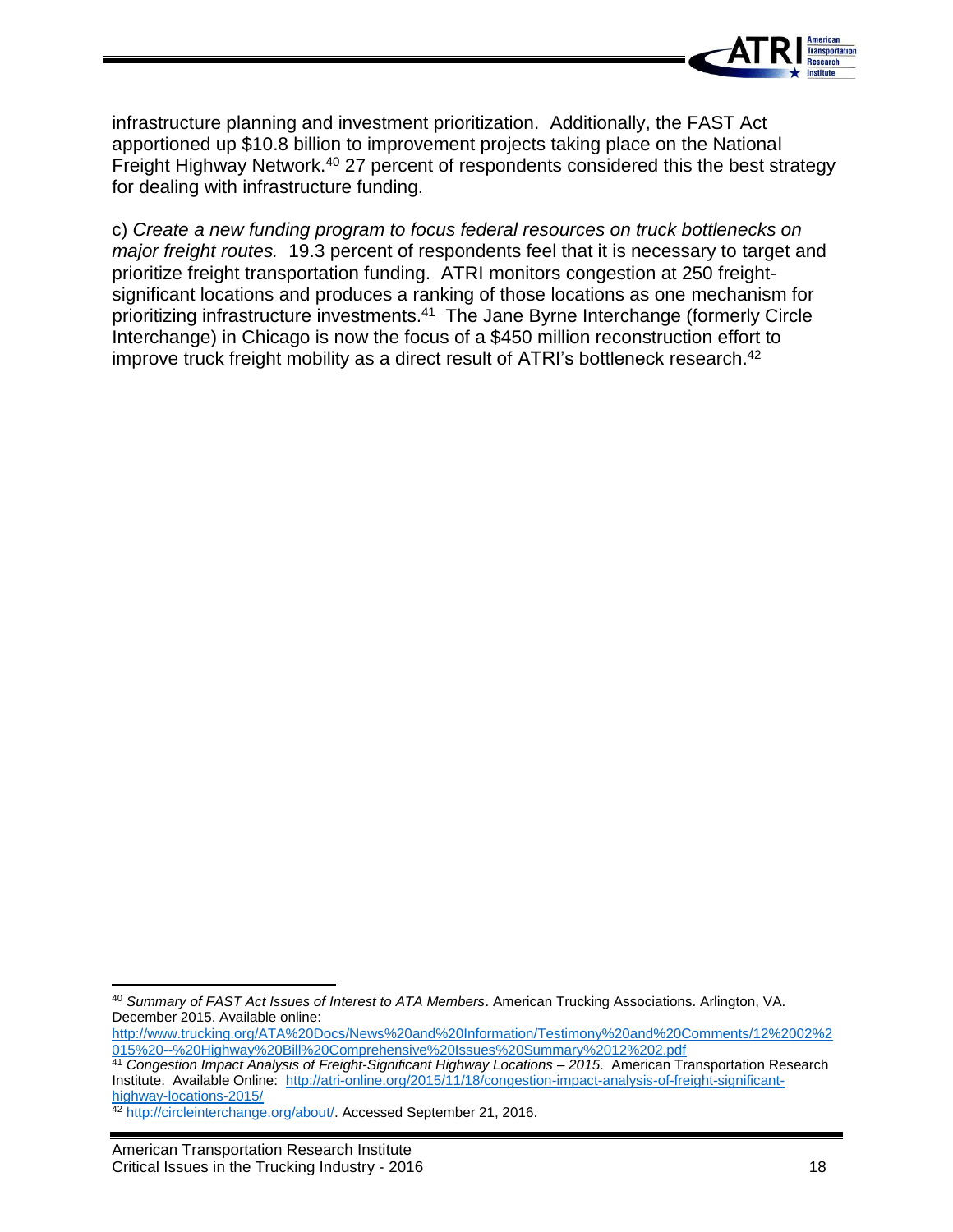

## **10. Driver Distraction**

Driver distraction and its impact on highway safety rounds out the 2016 list of top 10 issues. According to 2014 statistics, 3,179 people were killed, and 431,000 were injured in all vehicle crashes involving distracted drivers. Further, 13 percent of distracted driving crashes were directly attributed to cell phone use.<sup>43</sup> As such, increased concern about the rising use of technology in vehicles by all drivers will likely result in this issue continuing as a top concern in the coming years.

#### Proposed Strategies (in rank order):

a) *Encourage harsher penalties and more aggressive enforcement of distracted driving violations for drivers of all vehicle types.* All 50 states have some form of mobile phone use restriction; however there are varying degrees of definition and enforcement. States may only ban use for novice drivers, some consider any cell phone usage a primary citable offense, while others consider it to be a secondary offense.<sup>44</sup> 52.8 percent of respondents would like to see uniform enforcement of distracted driving laws.

b) *Recognizing the growing role of onboard technologies, identify solutions that support safe technology usage in the cab.* Expanded use of in-cab technology is inevitable, and the number of freight-related smart phone apps is now in the tens of thousands. Many drivers and carriers utilize technologies that streamline decision-making, and assist with vehicle safety and operations, and maintaining this tenuous balance between technology-related safety and operational efficiency is critical. Consequently, 32.5 percent of respondents want to ensure that in-cab technologies continue to provide benefits without compromising safety.

c) *Continue to advocate for research to better understand the scope of the distracted driving problem.* There are those in the industry who believe that, despite increased media attention on the issue, there is a lack of credible data on the actual scope of the distracted driving problem – in both cars and trucks. 16.2 percent of respondents would like research conducted to better quantify the issue.

 $\overline{\phantom{a}}$ 43 National Center for Statistics and Analysis. (2016, April). Distracted driving 2014 (Traffic Safety Facts Research Note. Report No. DOT HS 812 260). Washington, DC: National Highway Traffic Safety Administration. Available online:<https://crashstats.nhtsa.dot.gov/Api/Public/ViewPublication/812260>

<sup>44</sup> Governors Highway Safety Association. "*Distracted Driving Laws*". Washington, D.C. September 2016. Available online: [http://www.ghsa.org/html/stateinfo/laws/cellphone\\_laws.html](http://www.ghsa.org/html/stateinfo/laws/cellphone_laws.html)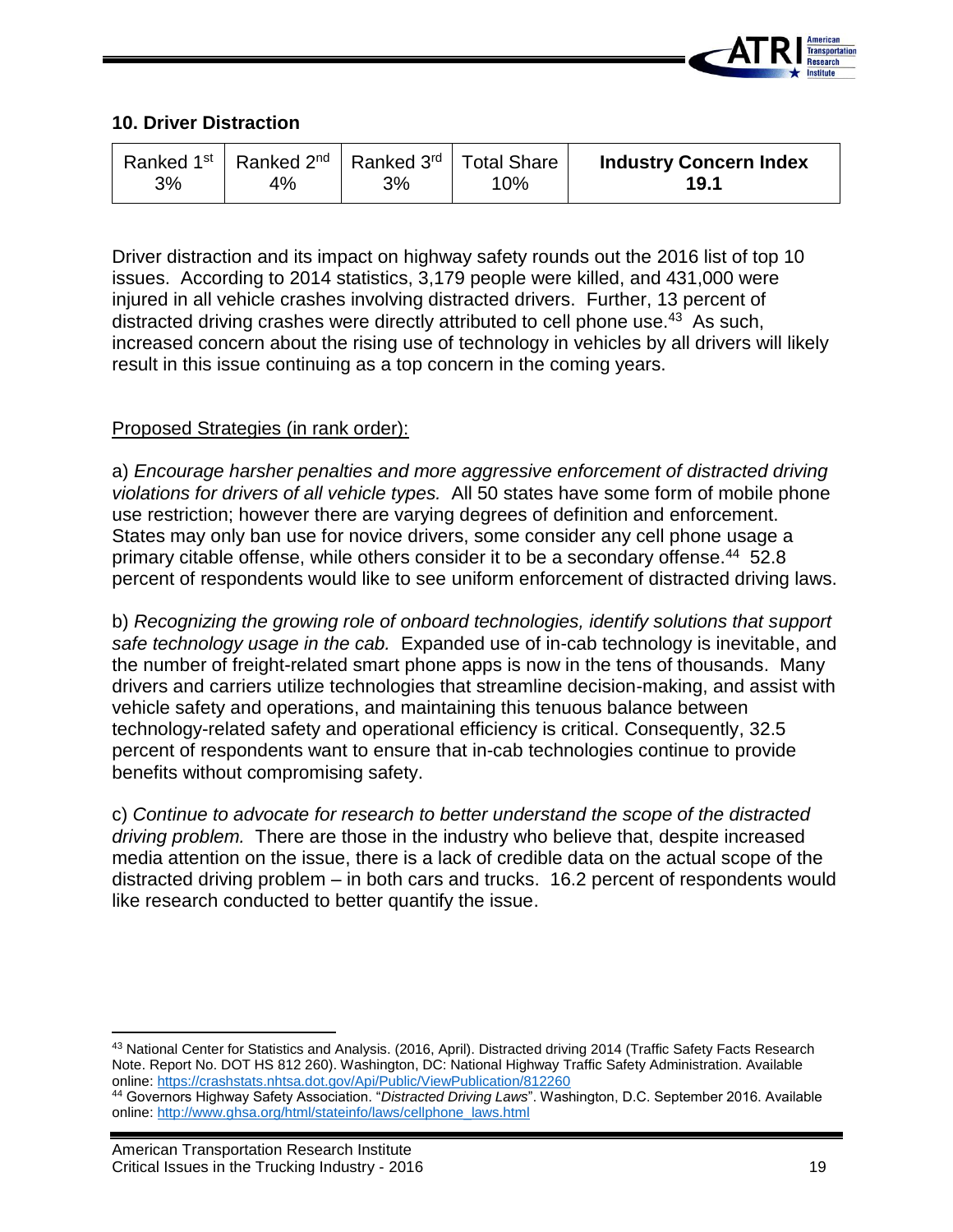

## **Commercial Driver and Motor Carrier Issue Rankings**

The Top Industry Issues report details the results of the overall industry survey. However, the issues identified impact industry stakeholders in varied ways and as such, their ranking by different populations may differ. Table 1 below juxtaposes the ranking of issues by commercial drivers and motor carriers, with some very interesting differences being highlighted.

| <b>Rank</b>    | <b>Commercial Drivers</b>                                                        | <b>Motor Carriers</b>                                                                          |
|----------------|----------------------------------------------------------------------------------|------------------------------------------------------------------------------------------------|
| 1              | Electronic Logging Device (ELD)<br>Mandate                                       | <b>Driver Shortage</b>                                                                         |
| $\overline{2}$ | Hours-of-Service (HOS)                                                           | Electronic Logging Device (ELD)<br>Mandate                                                     |
| 3              | <b>Truck Parking</b>                                                             | <b>Cumulative Economic Impacts of</b><br>Trucking Regulations on the Industry                  |
| 4              | <b>Cumulative Economic Impacts of</b><br>Trucking Regulations on the<br>Industry | Economy                                                                                        |
| 5              | Economy                                                                          | Hours-of-Service (HOS)                                                                         |
| 6              | Compliance, Safety,<br>Accountability (CSA)                                      | <b>Driver Retention</b>                                                                        |
| 7              | <b>Driver Retention</b>                                                          | Compliance, Safety, Accountability<br>(CSA)                                                    |
| 8              | Sleep Apnea Rulemaking                                                           | Transportation Infrastructure/<br>Congestion/Funding                                           |
| 9              | <b>FMCSA Mission</b>                                                             | <b>Federal Preemption of State Regulation</b><br>of Interstate Trucking (also known as<br>FAA) |
| 10             | <b>Driver Health and Wellness</b>                                                | <b>Driver Distraction</b>                                                                      |

## **Table 1: Commercial Driver and Motor Carrier Issues**

Both drivers and carriers share four of the same top five issues in the ELD Mandate, HOS, the Economic Impact of Regulations and the state of the Economy. For drivers, the remaining top five issue is Truck Parking – one that clearly impacts their day-to-day operations. For motor carriers, the Driver Shortage is at the top of their list, where it has been for the past several years.

Drivers and carriers also ranked CSA lower than in previous years, in part due to new expectations created by the reforms enacted by the FAST Act.

A new issue added this year pertaining to drivers which made the top ten commercial driver list is FMCSA's proposed rulemaking on sleep apnea. While a formal rulemaking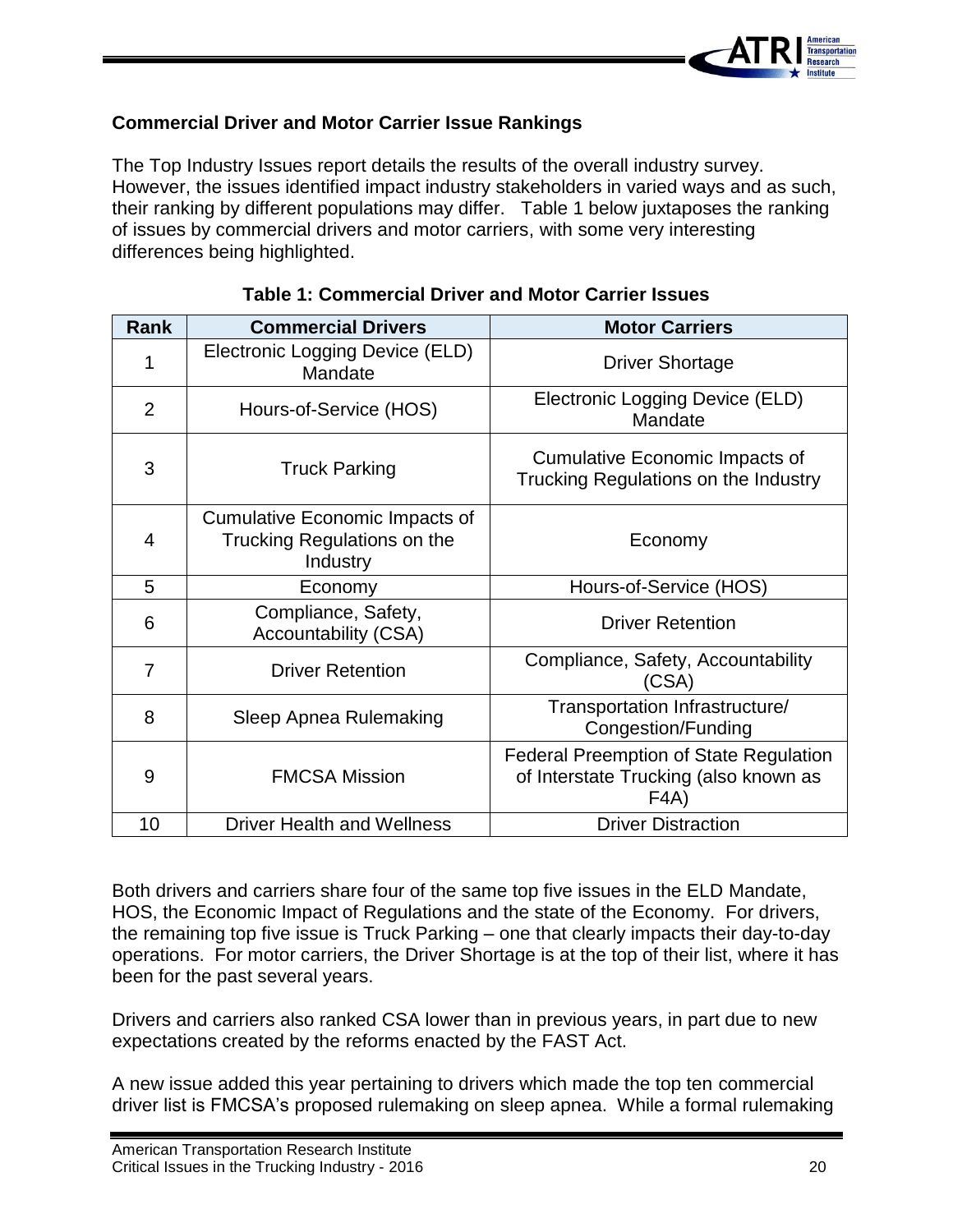

is not expected until sometime next year, in response to an ANPRM docket-review meeting, FMCSA's Medical Review Board recently discussed updating the guidance on sleep apnea testing and which drivers to send for additional screening.<sup>45</sup> While not yet formalized, the MRB's recommendations are for drivers to take diagnostic sleep studies if they have a body mass index (BMI) of 40 or higher. $46$  Additionally, a sleep apnea test is recommended for those with a BMI between 33 and 40 who exhibit any of a host of factors including loud snoring and being over the age of 42. Given the concern over the costs of these tests,<sup>47</sup> as well as time lost from work as a result of the testing, the Sleep Apnea Rulemaking ranks eighth on the commercial driver list of issues.

On the motor carrier list another new issue appears for the first time in 2016: the Federal Preemption of State Regulation of Interstate Trucking. With the 1994 passage of the Federal Aviation Administration Authorization Act, or informally known as "F4A," Congress laid down groundwork to ensure that the complex trucking industry is governed by one nationwide set of regulations.<sup>48</sup> Recently however, some states such as California have introduced driver rest break bills which deviate from the federal regulations. Industry concerns surrounding the inefficiency of creating a "patch-work" of regulations at the state level brought this issue to the ninth position on the motor carrier ranking of issues.

 $\overline{\phantom{a}}$ <sup>45</sup> Evaluation of Safety Sensitive Personnel for Moderate-to-Severe Obstructive Sleep Apnea. 81 FR 12642, Federal Register Vol. 81, No. 47, P. 12642-12647. Docket No. FMCSA-2015-0419 and FRA-2015-0111, Document number: 2016-05296. 10 March 2016. Available online:<https://www.gpo.gov/fdsys/pkg/FR-2016-03-10/pdf/2016-05396.pdf> <sup>46</sup> Miller, Eric. "FMCSA Medial Review Board Issues Sleep Apnea Guidelines." Transport Topics. 24 August 2016. Available online:<http://www.ttnews.com/articles/basetemplate.aspx?storyid=42963&page=1>

<sup>47</sup> Boris, Caroline R. and Rebecca M Brewster. *White Paper: Commercial Driver Perspectives on Obstructive Sleep Apnea*. American Transportation Research Institute. Arlington, VA. May 2016.

<sup>48</sup> H.R. 2739 (103<sup>rd</sup>): Federal Aviation Administration Authorization Act of 1994. Available online: <https://www.govtrack.us/congress/bills/103/hr2739/text>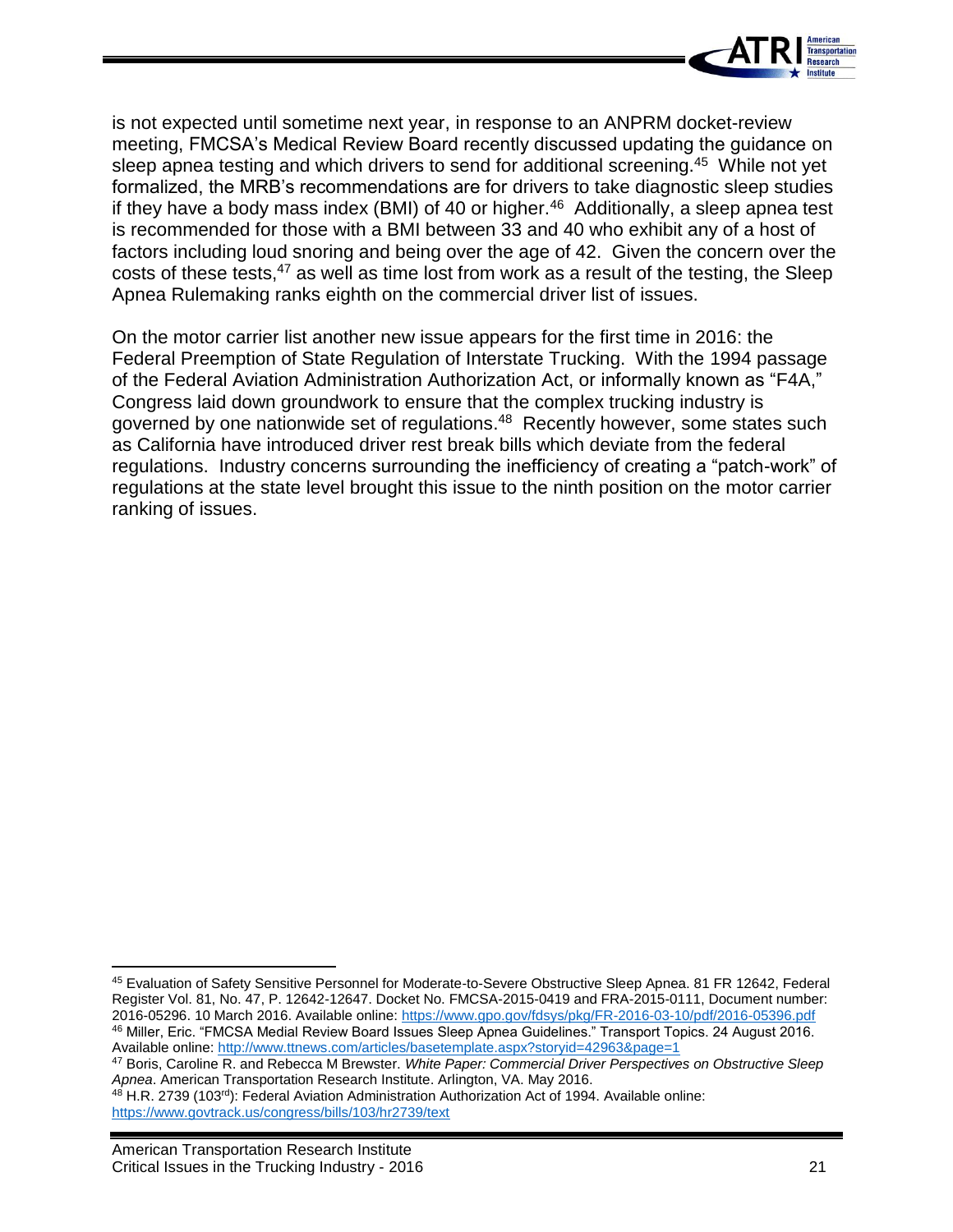

#### **Emerging Issues**

The 11<sup>th</sup> through 13<sup>th</sup> place issues are presented in Table 2 below to provide insight into issues that generated a measurable amount of concern, but not enough to make the top ten list of critical issues. Furthermore, this list may provide a forward-looking indicator of emerging issues in the trucking industry.

| Rank | <b>Issue</b>                      | ICI  |
|------|-----------------------------------|------|
| 11   | Sleep Apnea Rulemaking            |      |
|      | <b>Driver Health and Wellness</b> | 16.9 |
| 13   | <b>FMCSA Mission</b>              | 16.4 |

#### **Table 2: Issues 11 – 13**

As previously mentioned, while not appearing on the overall top ten list, the Sleep Apnea Rulemaking was eighth on the commercial driver list. The overall ranking of 11<sup>th</sup> shows that it is an emerging issue for the industry as a whole. The top strategy ranked by respondents for addressing this issue was to ensure that any future rule focuses on drivers with multiple risk factors rather than just a single risk factor. This was a major concern identified by survey respondents in ATRI's recent research on the proposed sleep apnea rule.<sup>49</sup>

Related to sleep apnea, driver health and wellness has been a top ten issue since 2012. While it is not on the overall list this year, it does appear at the tenth position on the driver list, and may have dropped in the overall list based on the greater concern over growing regulatory burdens. Encouraging increased availability of exercise facilities and healthy food choices at truck stops and travel plazas was the top strategy for addressing driver health and wellness.

A new emerging issue from last year's report, the overall mission of the FMCSA, continues to be an emerging issue in 2016. Similar to last year, the vast majority of respondents ranking this issue as most important indicated they would like to see a push for creation of a standing industry oversight panel to review FMCSA-sponsored research plans, study methodologies, contractor selection, and research results to ensure a more balanced and transparent process for developing and promulgating regulations.

 $\overline{a}$ 

<sup>49</sup> Boris, Caroline R. and Rebecca M Brewster. *White Paper: Commercial Driver Perspectives on Obstructive Sleep Apnea*. American Transportation Research Institute. Arlington, VA. May 2016.